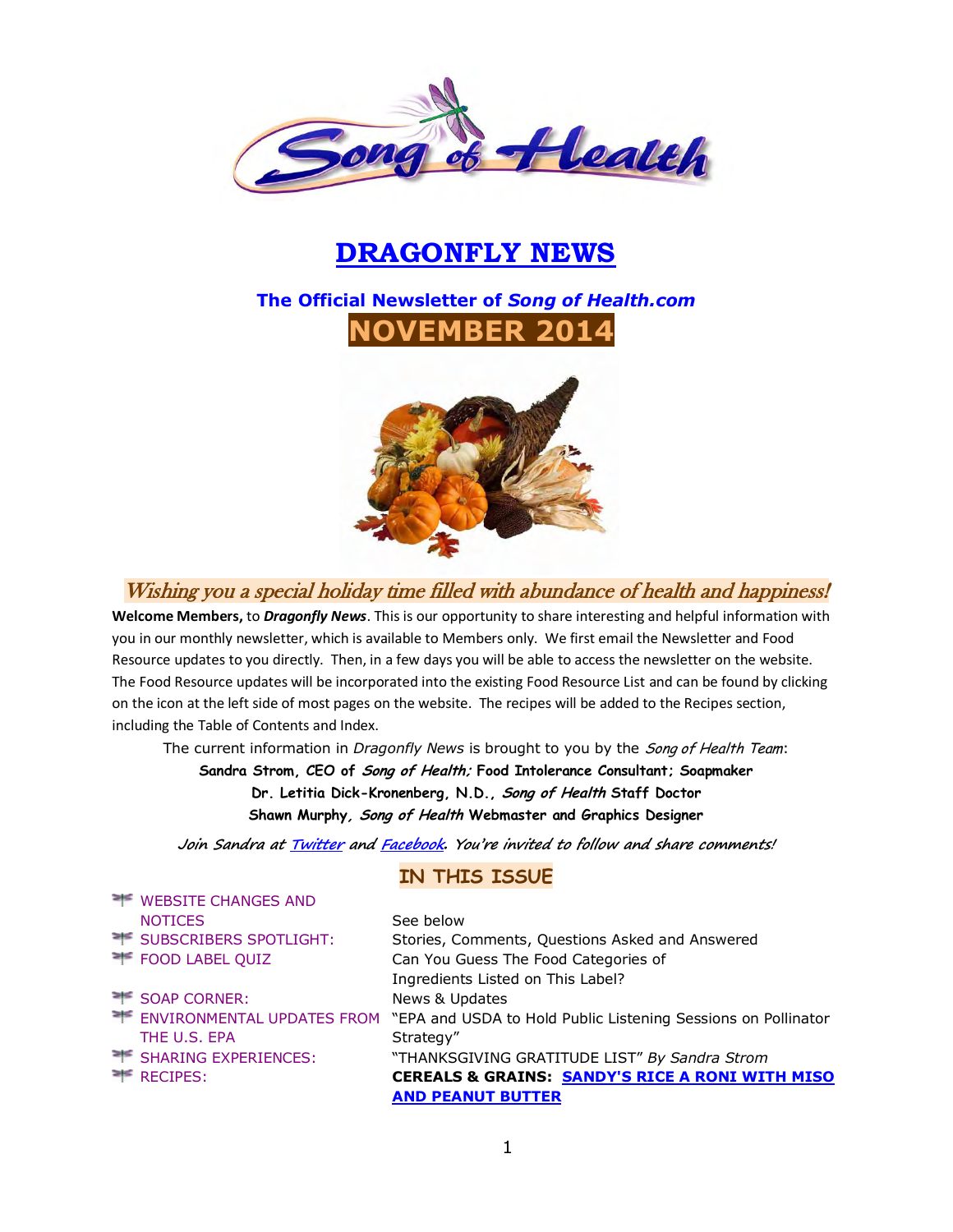#### **FOOD RESOURCE UPDATE:** NOVEMBER 2014

#### *The Carroll Institute of Natural Healing* is

an educational opportunity for Naturopathic physicians and students to further their education in the classical methods of Naturopathy, not otherwise taught in the Naturopathic colleges. This is where physicians and students learn about the Carroll Food Intolerance Evaluation methods, constitutional hydrotherapy and other important methods handed down by Classical Nature Doctors.

Song of **Health** 

 work together to reach as many people as possible in order to educate and help in understanding the importance of avoiding personal food intolerances, applying

naturally restoring the body to health. *We invite everyone to contact us with any questions you may have a[t manager@songofhealth.com.](mailto:manager@songofhealth.com)* 

Classical Naturopathic methods of healing, and

Song of Health.com actively promotes physicians and professionals who support our work, and companies who act with integrity and are honest about their products and services. Check out your [Goods and Services section](http://www.songofhealth.com/goods.html) at Song of Health.com.

**Those interested in advertising at Song of Health.com,** please go to <http://www.songofhealth.com/advertising.html>or email us at [advertise@songofhealth.com.](mailto:advertise@songofhealth.com)

≢

## **WEBSITE CHANGES AND NOTICES**

**We are getting closer to launching the new Forum.** It is so sweet! I'm still currently in the process of copying our existing threads and posts to the new format. This way, we will retain all the current valuable information derived from all your wonderful input --- questions, answers, comments. You will be notified by email and on the SOH Members home page as soon as it is available.

**Please see the Soap section for changes in prices.** 

# **WAYS TO SAVE \$\$ ON YOUR NEXT SUBSCRIPTION RENEWAL:**

#### **THE Give and you shall receive!**

Honor your friends and family with a subscription to **Song & Heatel** 

For your generosity **YOU** will be honored with **an additional 10% off your next subscription**  *or* **2 free bars of TM soap (your choice of soap)!** (Shipping will also be free.)

## **Refer a new subscriber and receive an additional 10% off your next renewal or 2 free bars of <sup>COCO-S</sup>M** <sup>TM</sup> soap (your choice of soap)! (Shipping will also be free.)

To receive your discount coupon, email **[manager@songofhealth.com](mailto:manager@songofhealth.com)** and tell us the name of the person you are referring. Once they subscribe, you will receive your 10% discount or free soap. *It's that easy*! **To order: Contact [manager@songofhealth.com](mailto:manager@songofhealth.com)**

**+**

TAKE ADVANTAGE OF ADDITIONAL DISCOUNTS WHEN YOU RENEW YOUR SUBSCRIPTION.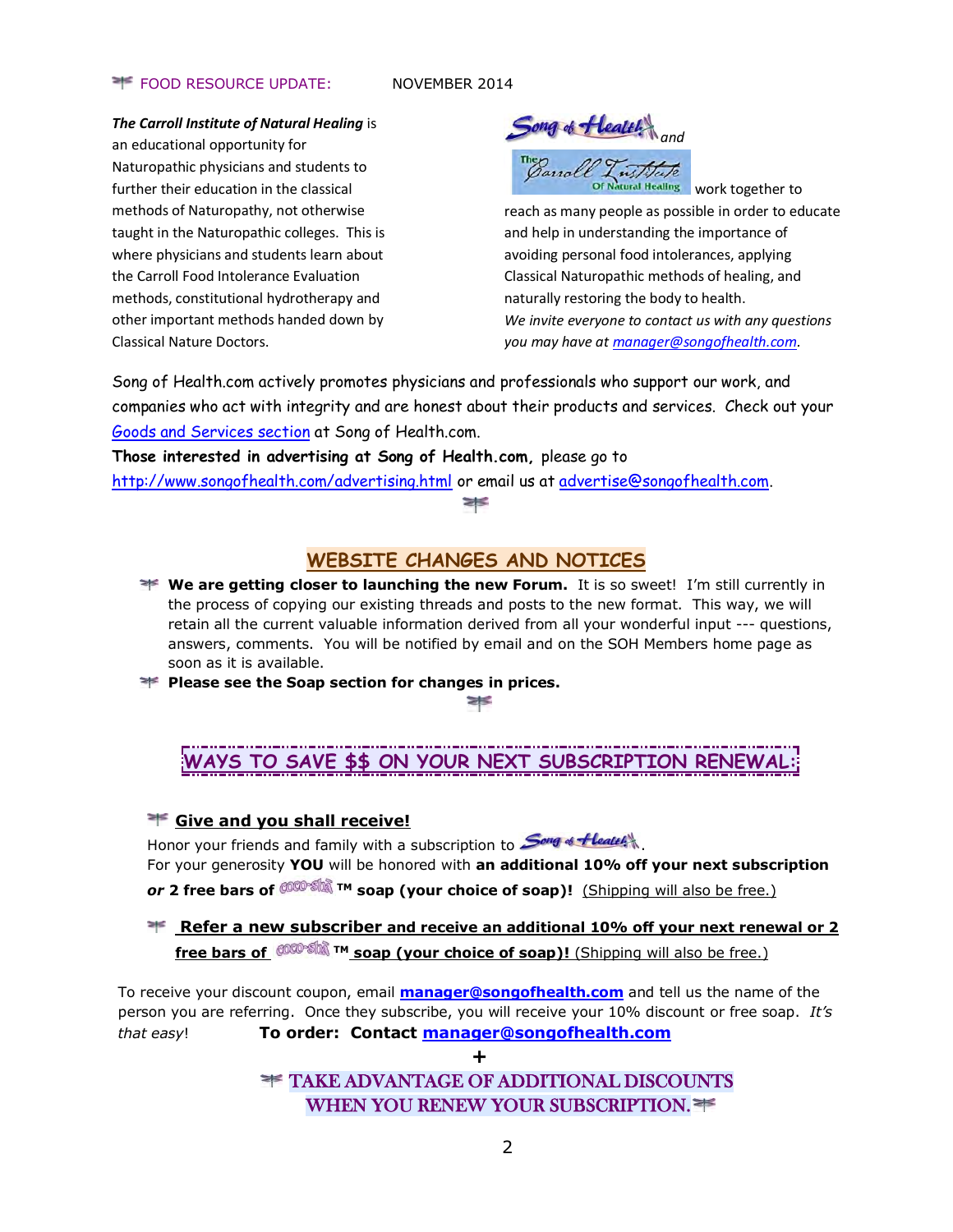**Renew 6 months early and receive additional months and \$\$ off!** When you renew early you will receive an additional *\$10.00 off the discounted renewing price plus 1 additional month.* 

**If you need help or have any questions, feel free to [contact me.](mailto:manager@songofhealth.com?subject=contact%20us)** 



## **STORIES, COMMENTS AND QUESTIONS**

#### **What information would you like to have in your newsletter?**

Our goal is to serve you. Please help us by sharing what you would like to see in *Dragonfly News* and we will do our best to accommodate you. We also invite you to share other suggestions, comments and favorite recipes with us. Please contact us at: [manager@songofhealth.com.](mailto:manager@songofhealth.com)

#### *Share your story with others.*

**SUBSCRIBERS, please help others by sharing your story.** When you allow us to publish it in *Dragonfly News* and *Subscribers' Testimonials,* a dedicated section at Song & Health , you provide an opportunity to reach out to those who still suffer, yet are apprehensive about our dietary lifestyle working for them. By reading how our lives were dramatically changed, it gives them encouragement to try. **WE WOULD BE HONORED TO INCLUDE YOUR STORY** about how you came to follow the Carroll Food Intolerance way of life. We reserve the right to edit for grammar and spelling correctness, however we will not change your story content. You will receive the draft prior to publishing for your approval.

IF YOU PREFER US TO HELP YOU WRITE YOUR STORY, WE WILL BE HAPPY TO. JUST ASK!

Please email your contribution to manager@songofhealth.com.

Thank you for helping us to achieve our goal of reaching others in order to provide help, hope and answers.

## **The more we give away… The more we receive!**

*A note of encouragement***:** A Subscriber was concerned that her story was uninteresting. *There is no such thing as a boring, uninteresting story!* We are here to support each other and every contribution helps, no matter how small or large the content. Please don't let that stop you! We invite you to check out **[Subscribers Testimonials](http://www.songofhealth.com/testimonials.html)** to read what other Subscribers have shared. **Thank you. ~~~~~**

## **QUESTIONS ASKED AND ANSWERED:**

#### **EMAIL CORRESPONDENCE:**

*Song of Health has been given permission by our Subscribers whose names appear, to share the following with you, so that we may all benefit. Some have chosen to stay completely anonymous, in which* 

**From Heather C., Oct. 28th:** Good day. My son has a fruit intolerance and I have been trying to think up new things for him to drink. *cases you'll see the name as "Member" or initial. Other Correspondence are emails received from outside our membership; however, we feel it is pertinent information to share with you.*

He gets tired of just drinking water and pineapple juice. I have purchased some Rooibos and herbal teas and am making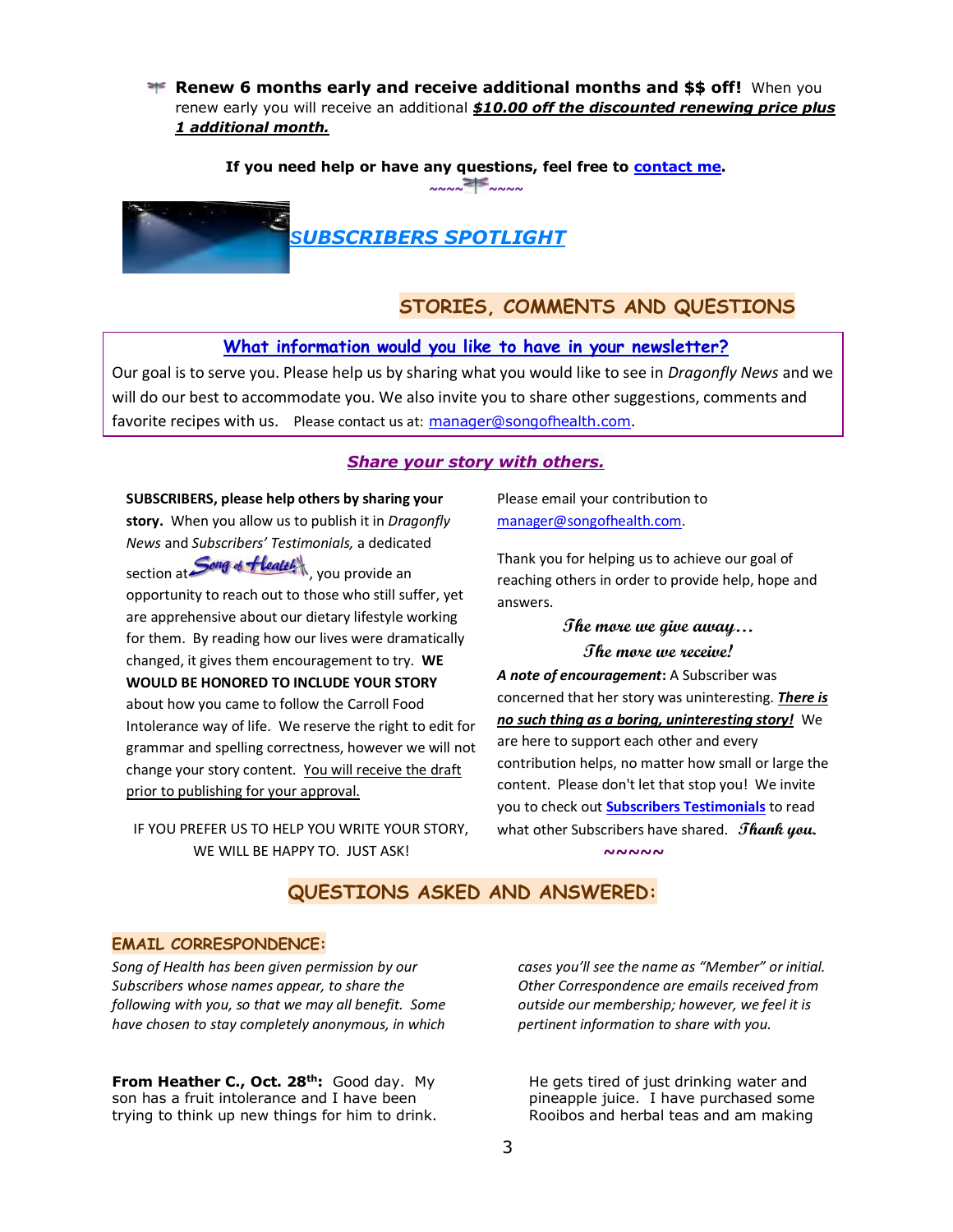syrups to add to soda water. I was careful to choose teas without fruit but one got by me that I haven't heard of before. Monk fruit is listed on the ingredients list and on researching I found info on it but am not certain if it is safe for a fruit intolerance. Its binomial name is *Siraitia grosvenorii* of the *Curcurbitaceae* (gourd) family. Are gourds considered fruit or vegetables? I am not sure if you have had any call to research this or not. Could you please help me out and let me know if this is safe for a fruit intolerance? Thank you, *Heather*

#### **Reply from Sandra:** Good morning Heather.

Regarding giving your son juice to drink: Consider how much of a fruit, veggie, or in this case (pineapple) cactus it takes to squeeze a glass of juice from. This is what you are asking the body to digest, which is asking a lot! I would suggest, in the case of pineapple juice, to pour no more than an inch worth of the juice in a glass and then fill remainder with water to mix.

I am forwarding your question regarding Monk Fruit to our staff physician, Dr. Tish Dick, to see if she is aware of this "fruit". If not. I would suggest submitting a sample of the product to her for evaluation. This is a good idea with most any product that you are concerned about. You can go to [http://www.songofhealth.com/subscribers/](http://www.songofhealth.com/subscribers/carrolltest.html) [carrolltest.html](http://www.songofhealth.com/subscribers/carrolltest.html) if you are already logged in to Song of Health, for instructions on how to submit samples.

If you check out [Teas](http://www.songofhealth.com/subscribers/foodresources/resource6.html#teas) in The Food Resource List, you will note that all the Rooibos teas evaluated are positive for Fruit. I would refrain from giving your fruit intolerant child this tea.

Gourds  $\sim$  what I believe you are referring to is the hard shelled family  $\sim$  are generally grouped in with squashes, pumpkins, cucumbers, and melons  $\sim$  which are not fruit.

I suggest to review the [Fruit page](http://www.songofhealth.com/subscribers/foodcategories/fruit.html) in the box containing foods you are able to have, for ideas on what to make beverages from. Also, is your son able to have mint? If so, peppermint and spearmint can be brewed; also, lemon balm and lemon grass are fruitfree. You can add a little agave syrup or honey (be sure the honey is safe from fruit) to sweeten. If using honey, add to the tea while hot to dissolve and mix well. Then refrigerate for a cool refreshing drink.

In the [Recipes](http://www.songofhealth.com/subscribers/recipes/recipes.html) section, go to the [Beverages](http://www.songofhealth.com/subscribers/recipes/drinks.html) page for ideas. Hot cocoa is always a favorite treat; I have added my recipe that I make for myself.

Dr. Tish may also have some suggestions for us.

I hope this opens some doors of thought for you. In health, *Sandra* 

**Heather:** Hi Sandra. I was looking at the iced tea alternative to the pineapple juice, as prior to my son being diagnosed he regularly ate fruit. We've been told that pineapple was safe as it isn't a fruit so he drinks that. I have tried to get him to dilute it, which he sometimes does, but he prefers to drink it straight. We had found a company that makes organic concentrates (he really liked the rhubarb-mint one) for a healthier option for the soda stream, but they have moved to a different province.

As for the teas, I had only one rooibos one with hibiscus. The other ones were spearmint which is just the spearmint leaves and no other additives, and a double strength ginger herbal tea which contains ginger, stevia and peppercorns. That one he likes, as it tastes similar to ginger ale. I am sure that making a change to one's diet is easier when a child is younger, but teenagers tend to complain a bit more.

Thank you so much for all the information. Sometimes it can be overwhelming as, besides the fruit intolerance, he also has a grain/potato combination intolerance. Sincerely, *Heather*

**Reply from Dr. Tish:** Gourds are not fruit but of the "vine" category. I haven't tested monk fruit to know what it is. *Dr. Letitia Dick* 

**From Lenore F., Oct. 17th:** Hello, I was just told the results of my food intolerance test. I was very devastated. My doctor gave me your website. Before I join, I'd like to know if I will ever be able to speak to someone or will correspondence all be done by email? In addition, do you have recipes for people with fruit, dairy, egg and sugar intolerances? Have you sunscreen products you can recommend for people without the use of fruits, lactose and eggs?

I'm happy I have somewhere to go to get help. I look forward to your responses. In gratitude, *Lenore*

**Reply from Sandra:** I highly suggest subscribing to Song of Health so I can give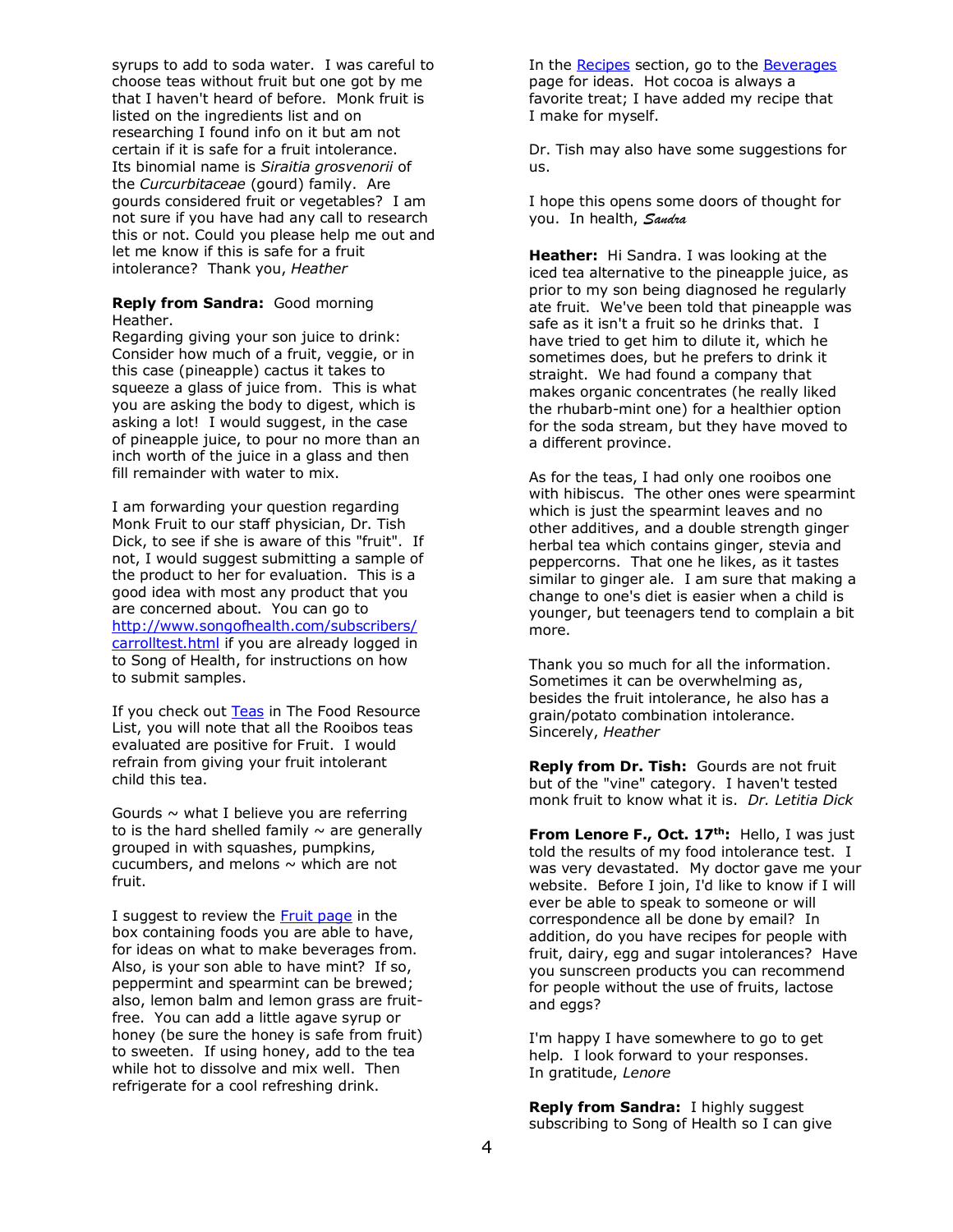you the best service to help you make the necessary dietary changes. I am always available to counsel by email (give or take a few hours) to the Song of Health Members. Your Naturopath will help your body get restored to health.

I look forward to hearing from you soon. In health, *Sandra NOTE: Lenore is now a fellow SOH Member!* 

**Lenore:** Morning, I'm so glad you contacted me. I feel so much better [now that] I have someone with whom to chat!! It's been tough!

My dilemma now is finding items like shampoo, facial creams and body creams with no fruit, gluten, dairy or eggs. It's almost impossible. I've thrown away or taken back everything I'm using; lactose free and casein free ghee until I find something.

At least once in a while I may have a shot of potato vodka ;)

I appreciate your responses. Thank you so very much.

**Sandra:** Here are a couple suggestions for non-fruit toiletries: My soaps are fruitfree. They are also vegan and one or another will be safe for most everyone. I like to use the **Unscented Carrot Ripple** to wash my hair with. For hair rinse/conditioner, I make a strong tea out of stinging nettle. It is wonderful. I make up a big pot at a time and refrigerate the bottles not being currently used.

Cosmetics is a tough one. Fruit seems to be in most makeup. You can always submit a sample of what you are using to be sure. Go to SOH for instructions on how to submit samples.

Regarding vodka, I'm sure you realize many brands are made from Grain. Also, some contain Fruit. You won't be able to tell from the labeling what hidden ingredients are contained. We find out by our Naturopaths evaluating products for hidden ingredients. This is a benefit of being a Song of Health Member  $\sim$  you have access to The Food Resource List of products that have been evaluated.

**Lenore:** Thanks for your encouragement. People think I'm taking this food intolerance too seriously; but I'm in 100%! Does **CONDERTING** have coconut, because coconut is a fruit, as are olive and avocado and chocolate?

It is difficult at times. For now I'm using borage oil for face and body and sesame seed oil for sunscreen. I hope to see an improvement in 3 months. If not, I give up!

**Sandra:** No fruit in **COOP SING**. The major ingredient is pure prime pressed cocoa butter. Most also have unrefined African Shea butter.

Please go to the soap page at Song of Health to read about my soap and ingredients. You will be safe with it!

I use jojoba oil (Cactus) on my skin. In health, *Sandra* 

**EDITOR'S NOTE: Chocolate is not Fruit.**  Please check The Food Resource List for specific products that may contain hidden ingredients.

**Lenore:** Hi Sandra, thank you. I'm having fun looking at all the great sites you have.

1.) I'm GLUTEN and FRUIT intolerant. 2.) I'm confused about chocolate. Is it a fruit

or not. May I have unsweetened raw chocolate if it's not a fruit?

3.) Also, what do we do for spices? All store bought are full of garbage.

4.) What soaps do you recommend for me? I need to purchase them ASAP. Remember, I'm gluten and fruit sensitive, so no essential oils? :( Thank you. So looking forward to working with you. In gratitude, *Lenore*

**Sandra:** Dr. Tish evaluated the essential oils which resulted in grain, but we didn't go further as to which one. So I would suggest any of the Unscenteds just to be safe.

*Chocolate:* Cocoa or cacao is not fruit. That said, it depends on what product you're questioning. Check [The Food Resource List](http://www.songofhealth.com/subscribers/foodresources/intro.html) for some. My soap is fruit free. For cocoa, I use organic unsweetened powder and make my own with honey and agave [Cactus] and cream. I'm not a "fruity" but a fruit/sugar combo, so I avoid the sugar. *Spices:* Check [The Food Resource List.](http://www.songofhealth.com/subscribers/foodresources/intro.html) There are a couple brands that are generally clean. Also, review the [Fruit page](http://www.songofhealth.com/subscribers/foodcategories/fruit.html) in the [Food](http://www.songofhealth.com/subscribers/foodcategories/foodindex.html)  [Categories](http://www.songofhealth.com/subscribers/foodcategories/foodindex.html) section for several spices that are not fruit. If there is a specific one you're concerned about, let me know and I'll see what I can do. In health, *Sandra*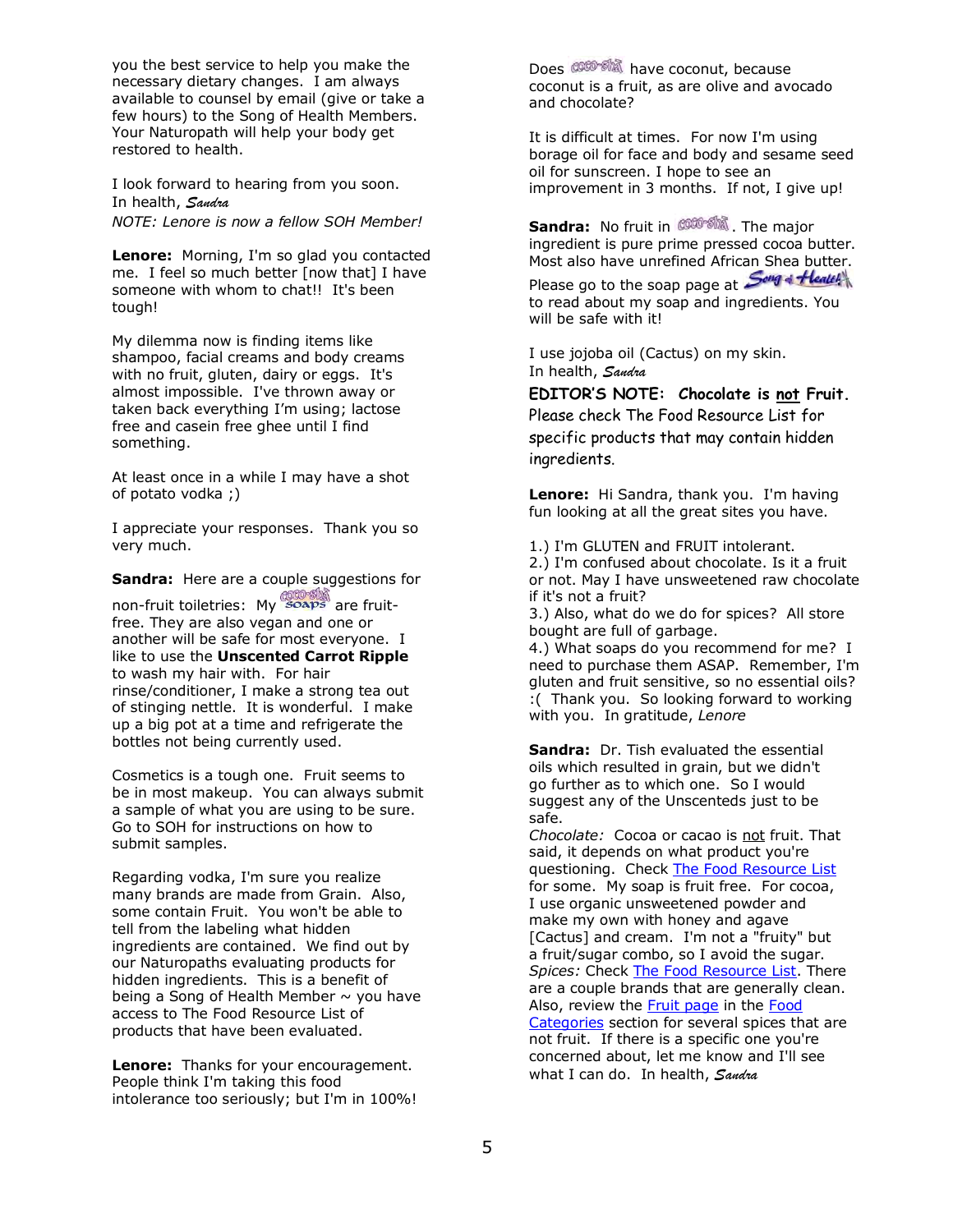**Lenore:** Honey can be a problem because most of the honey comes from fruit sourced. Would I be safe ordering just the carrot [soap]?

With what can I clean my vegetables? I bought organic distilled vinegar. Supposedly, it's made from corn. Do you know?

I'm soaking my nuts in water and vinegar to kill anything. Is that advisable?

I'm so disappointed in Whole Foods. They have no clue what their manufacturers are giving them. I've called them to let them know about certain products.

I have an infrared sauna at my home. Can this take the place of hydrotherapy?

Thank you so much for your patience. Let me know about the soap. In gratitude, *Lenore*

**Sandra:** Good evening Lenore… Honey which comes from fruit is not a problem. What causes the problem is what the beekeepers may use in their processing. It is always best to have the honey evaluated to be sure it is safe for you. If you know the beekeeper, you can ask them directly. If you go to the website and log in, you'll see a link on the left side of the pages to submit a product for [evaluation.](http://www.songofhealth.com/subscribers/carrolltest.html) Click on the link and it will take you to the page of instructions for submitting samples.

None of my soaps contain honey. You would be safe with the Unscented Carrot Ripple soap, which contains brown clay and organic carrot juice that I make myself. You would be safe with any of the unscented soaps.

As a member, you receive a discount on the regular bars of soap (14%). I've got the pricing of the gift samples, etc. down as low as I can go at this time. In fact, I'm having to increase the pricing of all the soaps later this month, as the cost of my raw ingredients have increased, especially the cocoa butter, my main ingredient.

Be sure to check [The Food Resource List](http://www.songofhealth.com/subscribers/foodresources/intro.html) to see if the distilled vinegar you are using has been evaluated. Many of the grain vinegars also contain fruit, unfortunately.  $I$ will forward your question to Dr. Tish regarding what to wash your vegetables with. Myself, I buy mostly organic and just wash them under the faucet. What nuts are you soaking? I never soak mine, but I

do keep them all in the freezer. What are you trying to kill in them?

Sauna can be helpful in the sweating out of toxins. Many people rinse off in cold water or snow to close the pores. Constitutional hydrotherapy, I believe, is more effective in helping the body to re-balance itself, including the immune system. Another good question for our doctor.

**Reply from Dr. Tish:** The essential oils are gluten free, just to be clear about the grain issue. But they still may be corn if they are diluted into a tincture form, in which case they are corn alcohol. Again, this is gluten free.

Much of the honey on the market now is fruit free. It has been awhile since beekeepers have tried the citrus pest strips in the hives...and found that they didn't work on the mites. Any miticide now, whether natural or chemical, must only be applied after the honey and honeycomb has been removed from the hive for harvest, so as not to expose the honey to the miticide. I believe all commercial and most private bee keepers are doing this now because their hives are licensed with an agricultural license and are inspected. There is an extract made from hops which is being used in some parts of the US which seems to be very effective. Another natural mite killer that doesn't bother the bees or the honey is made from thyme essential oils. So, there are actually a few that have been recognized as safe to use while the honey is in the hive.

Saunas are very helpful for general circulation and lymphatic flow, but the **constitutional** hydrotherapy is much more specific in detoxifying, supporting the liver metabolism, stimulating lymph and WBC function, and building the blood. You can only get these therapies at a Naturopathic clinic.

I simply wash my vegetables in water. I don't like any soap residue on my food. I personally don't soak nuts. I worry that anything staying in water too long will start growing bacteria and then cause food poisoning. Hope the helps, *Dr. Tish*

**Lenore:** Whole Foods 365 Distilled White Vinegar is "G". I'm hoping it's corn. How can we know?

I have a ton of samples to send. Are they \$10 each? I'm still grieving, but I'm doing the work.

I'll get my order in for the soaps. Again, I thank you for being given such a sweetheart.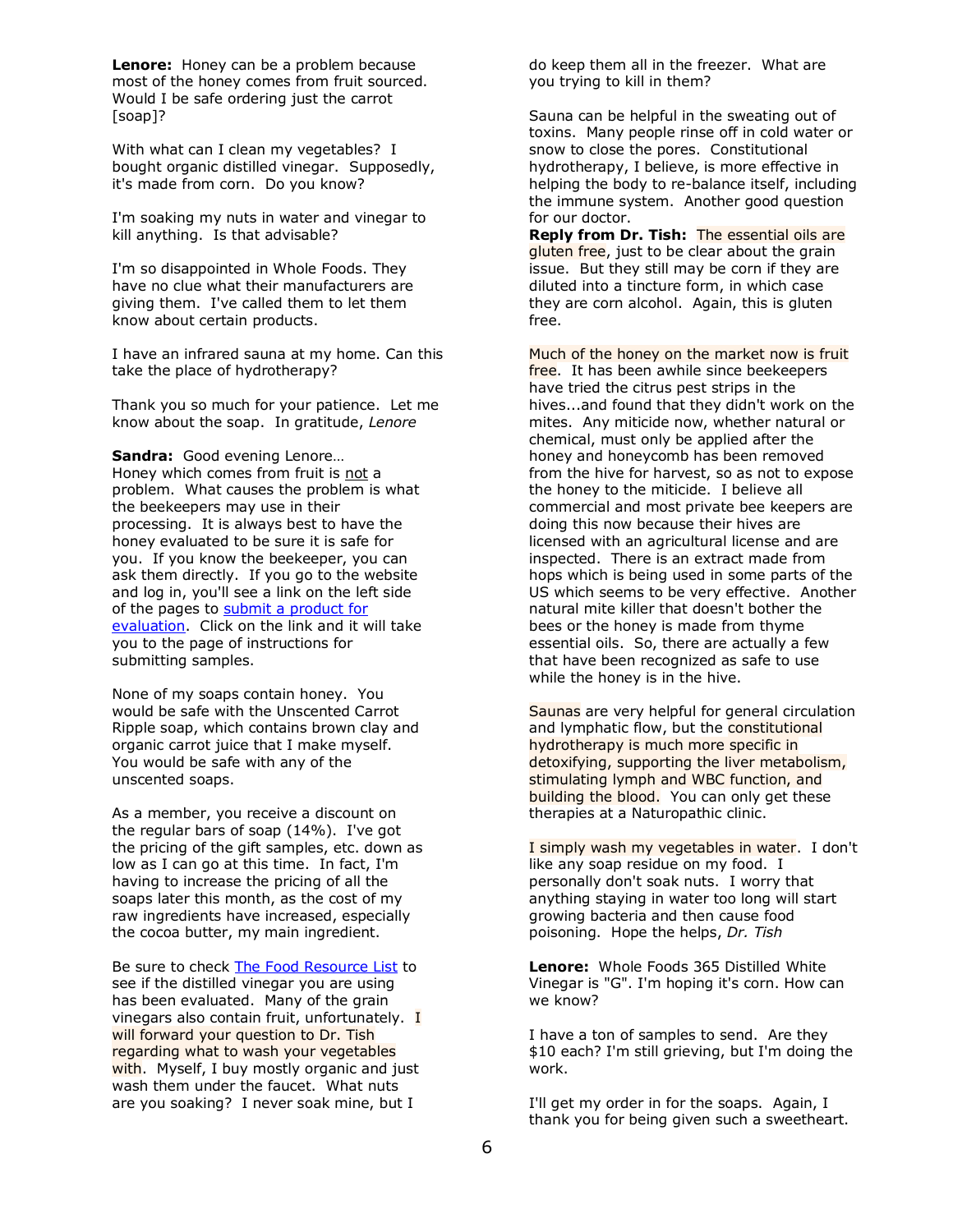I soak my nuts to eliminate physic avid, mold and pesticides. It's a must. Especially because nuts are shelled with citric acid. I learned this on your fabulous website! I soak no matter what.

Where do you buy your nuts? Even nuts are not safe. Oh dear, what are we to do? So grateful, *Lenore* :)

**Sandra:** Sample evaluations are \$10.95 each. It is very time consuming for our doctors to evaluate a product for all the different intolerances.

I will ask Dr. Tish if she is able to evaluate a product for just corn.

I buy my nuts from one of a couple natural food stores that specialize in organic and raw foods. I do not buy roasted nuts, only raw.

Please note: (From Fruit page in Food Categories Section)

|  |  | <b>Shelled</b> $\  \ldots \ $ may be shelled chemically nuts<br>$\parallel$ may be fruit- |
|--|--|-------------------------------------------------------------------------------------------|
|  |  | contaminated: peanuts,<br>pecans, walnuts and almonds                                     |

That doesn't mean all are. It's best to have a sample from a supplier evaluated to be sure.

#### **Lenore:** Thank you!

That being said about the nuts, what almonds may I use for almond milk? I see some shelled nuts are shelled with citric acid. What to do?

I've been following this plan now since October 14th. What types of positive symptoms, if you will, will I feel? I still look old and tired! Some days are better than others with this regime. I've been consumed by this process. I've returned my extracts and stevias. I've become very hyper vigilant. I'm even concerned about my supplements, such as Biogenesis Food Intestinal Repair. It's all frightening to me, to say the least.

Thank you for your patience. Thanks to everyone for such a blessed website with an empathetic staff. I love the archives. Hooray!!!!! Such spiritual souls.

One more final question: Which Carob powder do you recommend? In gratitude, *Lenore* 

**Sandra:** *Almonds*: If you will click on The Food Resource List, then click on **[Nuts](http://www.songofhealth.com/subscribers/foodresources/resource5.html#nuts)** (or this link if you are logged in), you will see several almonds you can have. They are all raw almonds. Now brand and Azure brand are both good. I believe there's another one on the list also - Sun Organic.

*Carob Powder*: Unfortunately, we don't have a brand that has been consistently neutral. Most are positive for fruit. Earth Circle Organics Carob Powder was neutral one time and "fruit" another, so I would suggest submitting for a current evaluation.

It sounds like you are going to all lengths to help yourself in the healing process. How long it takes to feel better is an individual thing. I suggest studying the diagram of the Healing Process on the website:

#### **[http://www.songofhealth.com/subscrib](http://www.songofhealth.com/subscribers/subscribersprocessofhealingdiagram.html) [ers/subscribersprocessofhealingdiagram.](http://www.songofhealth.com/subscribers/subscribersprocessofhealingdiagram.html) [html](http://www.songofhealth.com/subscribers/subscribersprocessofhealingdiagram.html)**

It is a wonderful explanation of how the body must reverse the process of continuing illness in order to heal. I think it will help you to better understand that sometimes we feel worse as our body goes through the reversal process, i.e., from chronic to acute to finally being well. It doesn't happen overnite; it takes time to rebuild the immune system and damaged tissues. The body is a miraculous healing machine when given the proper support to work as it is meant to. We must love it and be patient with it! I know this is asking a lot when we are changing our diets and being so good; but, we have most likely spent our lifetime up til now unknowingly abusing it. Hope that helps.

**Lenore:** Sandra, do you ever cheat? What about holidays? Thanksgiving will be a challenge, but I'm working on an 80%/20% principle. 20% off and 80% on. Thanks again. I'm going to just relax about all of this. In gratitude, *Lenore* 

**Sandra:** Of course I cheat! Most often it is unintentional, especially the few times when I eat out. Dr. Tish makes what she calls #50 capsules - gentian and skullcap. It's not a cure-all which allows us to cheat all the time; however, on those occasions when we can't control what is in our food, taking a #50 cap prior to the meal helps to "collect" the toxins and flush them out more quickly than otherwise. I have to take them when I visit my parents in California, as we are eating out all the time! After a couple-three days, though, my body decides to do a real toxic cleanse from it all. So I don't recommend it on a daily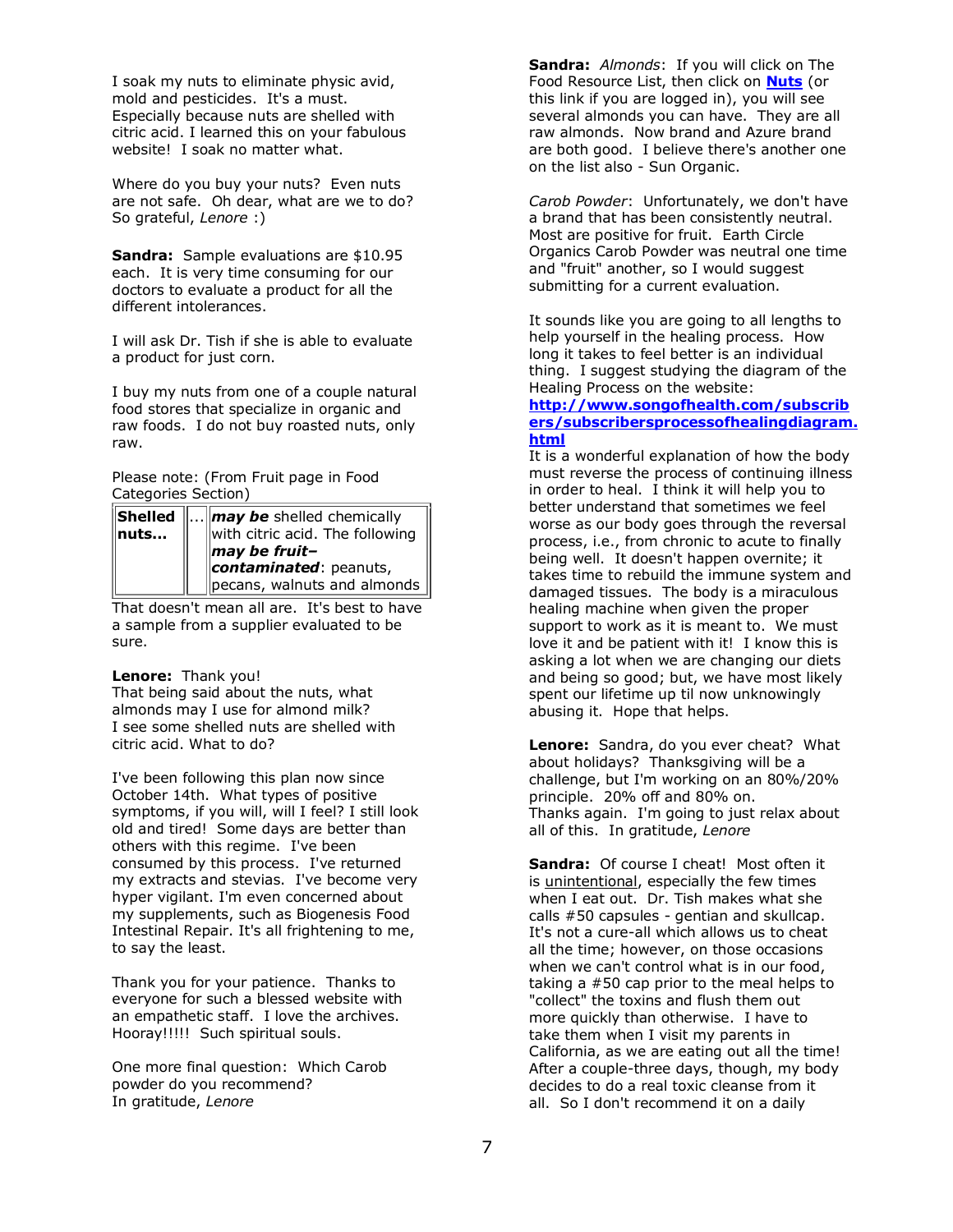basis. I do find I can bounce back more quickly with help from the caps.

I will confess to you, when we went to Disneyland a few weeks ago, and I knew it was all a "crap-shoot" what I could eat, I ended up splurging on non-meat Monte Cristo sandwiches at the New Orleans Square and later hot fudge ice cream sundaes. I decided to enjoy every minute of it, praying I wouldn't suffer later! I lucked out for the most part that time. I can tell you, I've been diligent to a micro degree since I got back home. For me, I like to feel good so I will do what it takes to achieve that.

The better we achieve avoiding our food intolerances, the quicker we will get well and the better we will stay healthy. Think of it as eating poison. The cleaner our system is, the stronger our immune system and organs are and better able to create a fortress against all illnesses. I think your attitude sounds great, doing the best you can with very achievable goals and not setting yourself up with over-expectations. After a while it will be second nature for you. The cleaner your system is, the more immediately you will generally feel the symptoms of having gotten into your intolerances.

**A NOTE FOR THANKSGIVING:** I always make dishes I know are safe for me to eat to bring along or add to the feast. I don't eat land meat, so I generally bring salmon to cook  $\sim$  which is an honored food in the Pacific Northwest. I make pies, etc. that I can eat  $\sim$  using honey, maple syrup, and/or agave in place of refined sugars. Fresh pumpkin sweetened with organic 100% pure maple syrup is a safe bet for fruit intolerants. If you steam or cook the pumpkin on the stove instead of in the oven, the liquid can be used instead of dairy.

Keep up the good work and play!

**Lenore:** What flours do you suggest I substitute for bread? Are corn, almond and brown rice flours OK? Not sure how the bread would turn out.

If I can locate a reputable cacao powder, do you recommend I try it once and awhile? I know chocolate is OK for fruit people, but should I avoid it anyway?

My skin is so dry even with a special filter. I'm hoping the soap will help. I've been using Google glycerin soap.

**Sandra:** Corn, almond, and rice are all gluten-free. Remember to look in The Food Resource List for products that have been evaluated. My concern is possible fruit.

I make corn bread without wheat flour for my gluten intolerant friends. You can find the Gluten-Free Corn Bread recipe in the section on the website. I believe Teff flour is safe, as it isn't a true grain. Also, you can have potato flour, correct? You can add it to your bread. You can also use the potato water from cooking potatoes to help boost the rising and texture. Rice flour can tend to be "grainy" in bread. It is my favorite, though, for dusting fish or vegetables in, rather than using a batter. It creates a golden brown crust when pan or oven frying.

You can double check what is safe for you on the website  $\sim$  the Gluten Free List.

I would suggest making a small batch of bread (a loaf) to get a feel for how it behaves for you. Don't be disappointed if it doesn't turn out to your satisfaction right off. (You can use the bread crumbs or cubes for other dishes, such as bread pudding, stuffing  $\sim$  you get the picture.)

I'm not sure why you are concerned about avoiding cocoa or cacao powder. I have a mug of homemade organic hot cocoa every morning. It is my "caffeine fix!" There is a little caffeine in chocolate, but doesn't affect me the way coffee does. Also, chocolate contains antioxidants. I make mine with agave syrup and honey, and a little half-n-half. My morning treat! You can have a number of organic cocoa/cacao brands, including but not limited to: NOW, Dagoba, Green & Black, Ah-Laska. Check The Food Resource List for more.

I think you will find coco~sha soaps to be very moisturizing to your skin. Most of my soap customers have one issue or another with their skin and have found my soaps to be very helpful. I appreciate your feedback after you have used it for a while.

I think I've addressed all your questions here. Please let me know.

**Lenore, Nov. 19th:** Hello Sandra, I

received the  $\lceil \frac{\text{cosom-} \text{sinh}}{2} \rceil$  soaps. They are so cute! And the tray is the best ever! I could eat the soaps. They are so adorable!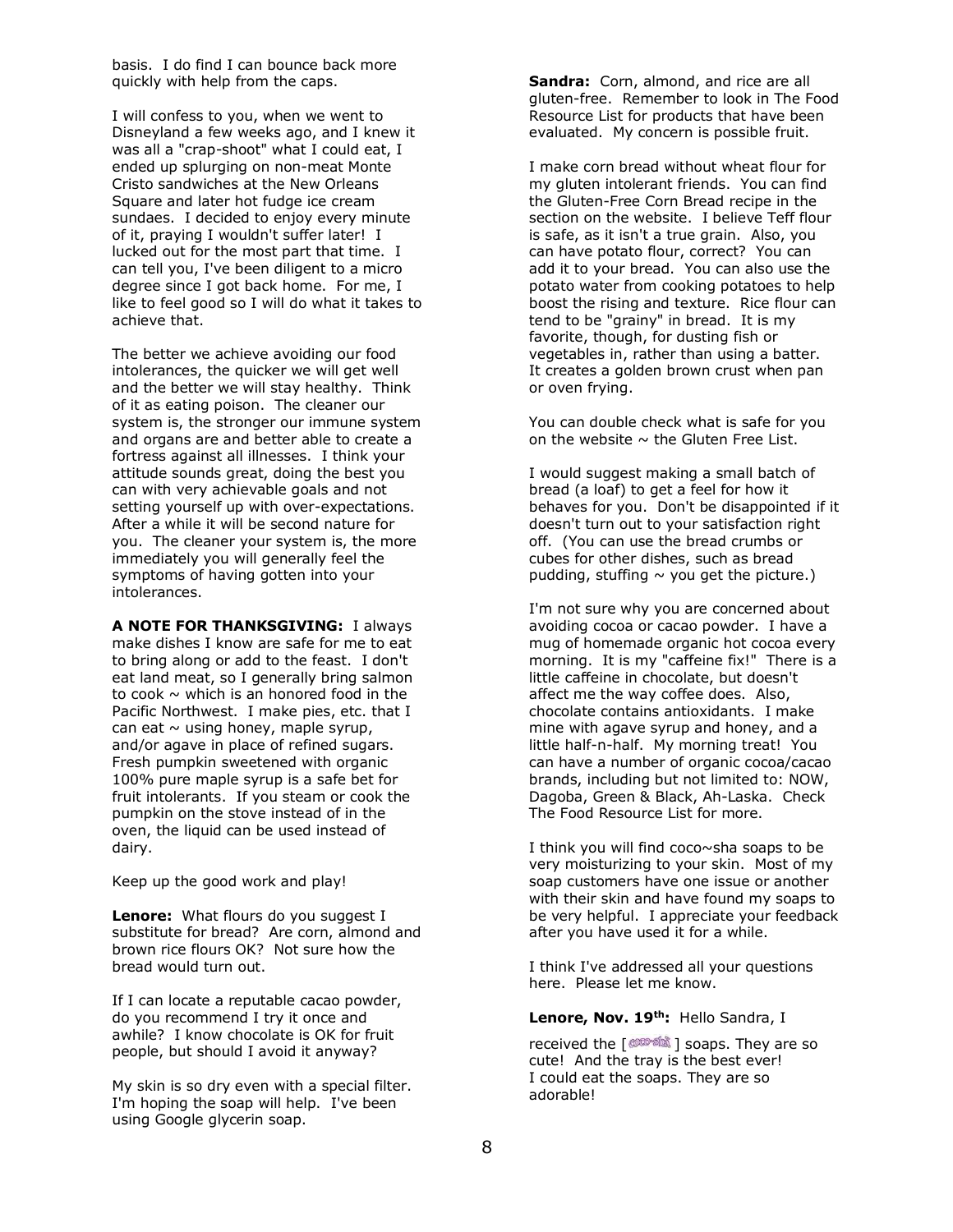I need a kitchen dispenser hand soap. Would any bar soaps with another tray be a thought? Not just for me, but others working in my kitchen.

Have you been able to locate a vanilla extract for me? Thank you. *Lenore*

**Sandra:** Hello Lenore, I recommend the Boat Coffee, which is superb in the kitchen. It is made with organic coffee grounds and Anise essential oil. Both of these ingredients remove odors from the skin, as well as the cutting board! The coffee grounds are a great exfoliate while being kind to the skin. The soap tray would work great in the kitchen. Your soap should be longer lasting with it, as it allows drainage of the excess water from the soap.

Re vanilla you can have: In The Food Resource List, I found:

| Frontier Organic Fair Trade<br>$\parallel$ Vanilla Extract | $\ 03/13\ $ ALL $\ G\ $ |  |  |
|------------------------------------------------------------|-------------------------|--|--|
|------------------------------------------------------------|-------------------------|--|--|

I highly recommend you become comfortable and familiar with using The List, as it is a great tool to find what you can or cannot have. Be sure to check the dates evaluated, and remember that products can change. This one looks to be a safe one for you.

#### **OTHER COMMUNICATIONS**

*I found this article emailed to be fascinating information; thought you might enjoy reading it too.* **From: Migratory Dragonfly Partnership** 

#### **<dragonfly@xerces.org>**

As another dragonfly migration season closes, it seems appropriate to consider one of the most notable features of these remarkable insects--their large, multiveined transparent wings. These wings are frequently described in terms that imply fragility, such as "gossamer", "delicate", and "diaphanous". The poet Alfred Lord Tennyson wrote of a newly-emerged dragonfly that "he dried his wings; like gauze they grew", while Walter Savage Landor spoke of the insect's "filmy wing". But the delicate appearance of these wings is deceptive; tough and strong, they must support dragonflies as they perform agile acrobatics to pursue prey or chase away competitors; range far afield to seek territory or to disperse to more favorable habitats; or migrate hundreds to

thousands of miles across continents or oceans.

Dragonflies have been perfecting their flight tactics for a long time. The earliest known fossils of dragonfly-like insects are from the Carboniferous period; these 325 million year old eugeropterids, as they are called, were roughly similar in size to modern dragonflies, but they had 3 pairs of wings. The 3<sup>rd</sup> pair was much reduced in size and it is thought to have acted as an airfoil to provide additional stability in flight. The meganeurid dragonflies which graced the skies during the Permian 250- 300 million years ago more closely resembled our modern dragonflies but on a much larger scale; specimens found in Oklahoma and Kansas show wingspans of 27-28 inches. Fossils of what appear to be modern families of Odonata have been found beginning in the Jurassic period, about 145-200 million years ago.



Halloween Pennant (*Celithemis eponina*)

While modern dragonfly wingspans are considerably smaller than the meganeurids', their wings are still an amazing feature. Many species are characterized by wings with dramatic patterns and colors, such as the intricate designs of Halloween Pennants (*Celithemis eponina*) and Filigree Skimmers (*Pseudoleon superbus*); the broad splotches of Saddlebags (*Tramea* species); the scattered dots of the Four-spotted Pennant (*Brachymesia gravida*); the wine-blush of a Band-winged Meadowhawk (*Sympetrum semicinctum*); and the intermix of powdery white pruinosity and dark patches of Widow Skimmers (*Libellula luctuosa*) and Twelvespotted Skimmers (*Libellula pulchella*).

The wing veins and the cells and structures they form play active roles in flight, affecting air flow, elastic tension, bracing, friction, flexion, and shock absorption (they also have a practical use for taxonomists, as they can be used to identify many groups to genus). One can sometimes be alerted to the presence of a dragonfly by hearing the dry, rattling clatter of its wings in flight before the insect is ever sighted. Dragonfly wings can take a beating, and it's not uncommon for those of older adults to become tattered and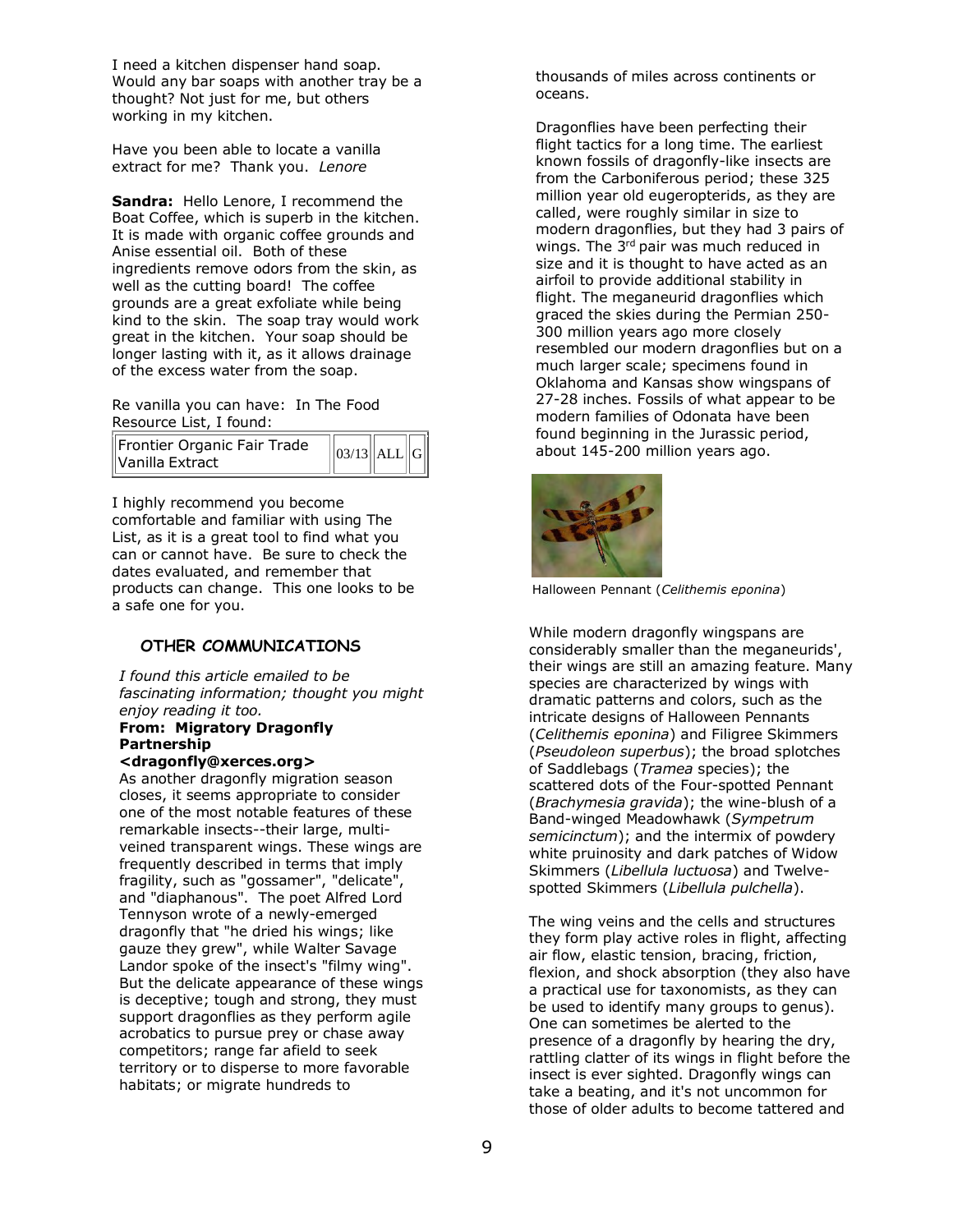shredded, sometimes with missing chunks bearing mute testimony to a close encounter with a bird or other predator.

Migratory flights can also take their toll on a dragonfly's wings, and researchers with the Migratory Dragonfly Partnership have been examining wing wear on Common Green Darners (*Anax junius*) captured in different regions of eastern North America. These

specimens were also subjected to stable isotope analysis to determine how far each insect had moved from the site where it developed as a nymph. This study is in its final stages, and we hope it will reveal new information about just how well those "filmy wings" stand up to the amazing long distance flights these animals make annually.

 $~\sim\sim\sim\sim\sim$ 

#### **THE FORUM:**

*Editor's Note:* Be sure to take advantage of this wonderful opportunity to s*hare with your fellow Members (Subscribers)! Also, ask the SOH staff questions, leave your comments and suggestions. All is appreciated.* 

#### **The recipe: [YUMMY IN YOUR TUMMY](http://www.songofhealth.com/cgi/forum/mf_browse.pl?Com=thread&Category=a01xF166&Thread=5a45vs7)  [OATMEAL](http://www.songofhealth.com/cgi/forum/mf_browse.pl?Com=thread&Category=a01xF166&Thread=5a45vs7) is now in The Forum under**

**the category [Recipes.](http://www.songofhealth.com/cgi/forum/mf_browse.pl?Com=category&Category=a01xF166) It has been removed from** *The* **Food Intolerance Cookbook.** 



⋡

## **FOOD LABEL QUIZ**

#### CAN YOU GUESS THE FOOD CATEGORIES OF INGREDIENTS LISTED ON THIS LABEL?

The following list of ingredients is on a label from a product that is dated 09/14:

**INGREDIENTS:** Grade A Pasteurized Non-Homogenized Grass Based Whole Milk, Organic Amber Agave Nectar, Pure Vanilla Extract and Live Active Cultures: S.thermophilus, L.bulgaricus, L.acidophilus and bifidus.

As part of my goal to help you in the quest of eating safely in accordance with your personal food intolerances, this section is another way to help you identify suspicious ingredients and … **HAVE SOME FUN!**

First, identify obvious food categories, i.e. potato starch = potato.

 $\blacktriangleright$  Next, identify potential hidden ingredients, i.e. guar gum = potato.

Finally, if you can answer this, you are exceptionally brilliant: What product is this?

~~~ The answers are below the New Recipes section, just above The Food Resource List Updates. *~~~*

≋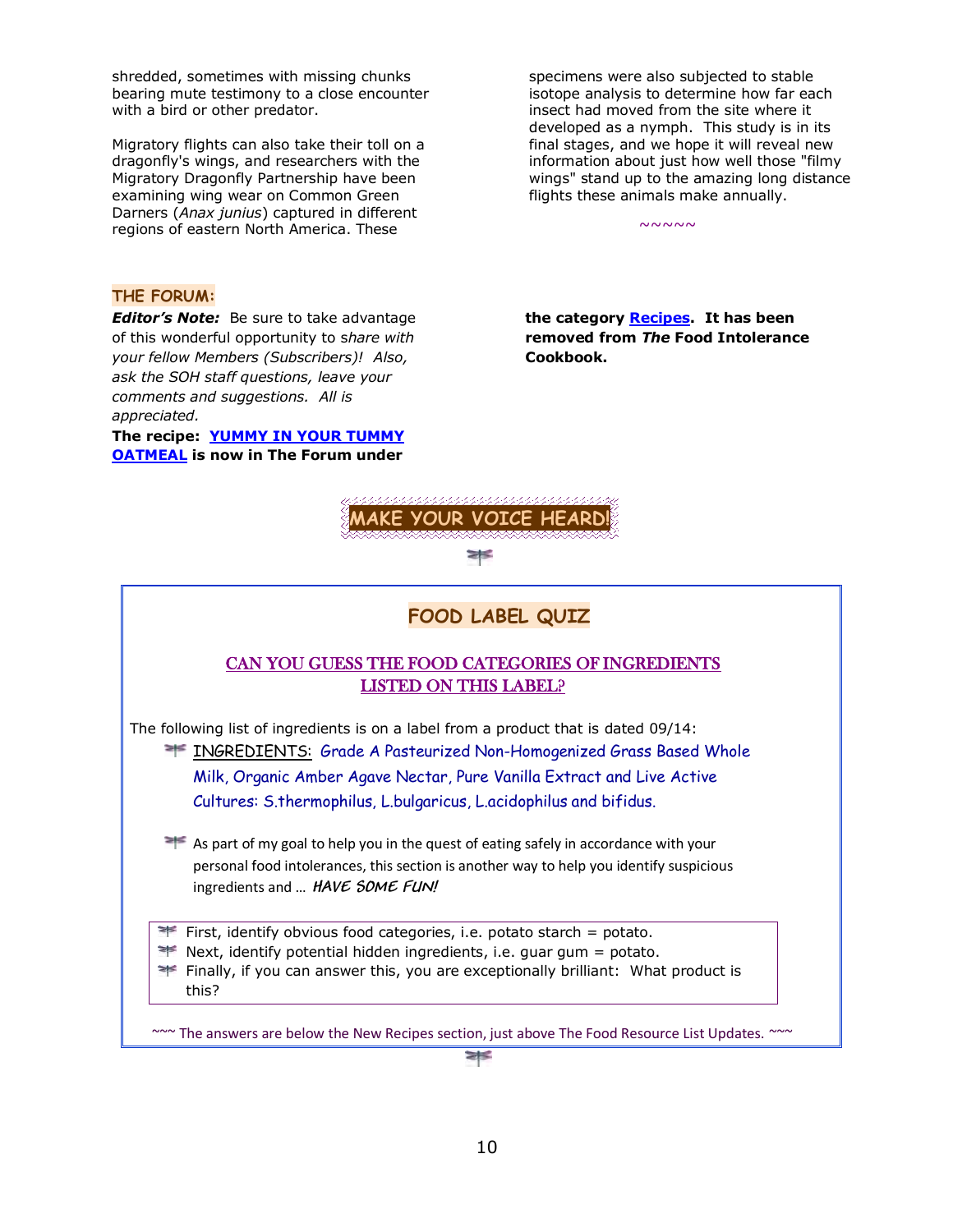

## **CUSTOM MADE SOAPS AVAILABLE. Please [Email me](mailto:manager@songofhealth.com) for a quote.**

**Remember to log in to the Members side on the website to receive your Member discount on your** 

**orders of COOPSING** TM soaps. **Your special price is automatic at time of payment**. You will see the regular price by the "*Add to Cart*" button. When you click on the button, you will be taken to the order page; you will then see your actual discounted price.

## **SAVE ADDITIONAL \$10.00**

**~ ORDER A FULL 5 LB. LOAF OF** 

# **Try** Made with Homemade Organic Carrot Juice **as a SHAMPOO BAR too! ~~~**

## **SOAP (=16 BARS UNCUT) AND SAVE \$10.00 OFF YOUR ALREADY DISCOUNTED PRICE.**

Slice your own bars from a full loaf using a clean large kitchen knife. It's easy! For more information and/or to place your order, please email me a[t manager@songofhealth.com.](mailto:manager@songofhealth.com) Tell me which <sup>COCO-S</sup> ™ soap you want, or if you prefer to have your own custom made. You will be emailed an invoice from which to pay. Expect curing time of at least 4 weeks from time of order. **It's that easy**!

## SOAP NEWS AND UPDATES:

## We recommend you place ORDERS NOW FOR THE HOLIDAYS, to ₩ be sure your choices are available for the December Season. **Remember, it takes at least 4 weeks for the soaps to cure. Priority Shipping 2 postal days.** ₩ Due to an increase in postal charges, our shipping costs have been adjusted to cover our costs. ≥⊧≤ Due to an increase in the cost of our ingredient oils and butters used in our soaps, a cost increase in all our bars went into affect this month. The **new prices** are: **Unscented and Cactus Free Unscented @ \$7.49 All other bars @ \$8.49** ≍⊧≤ **Member discounts are now 10%.**  Colorful choices for the **Thanksgiving** Season! ≍≤ UNSCENTED CARROT RIPPLE MOUNTAIN SUN Made with Homemade Organic Carrot Juice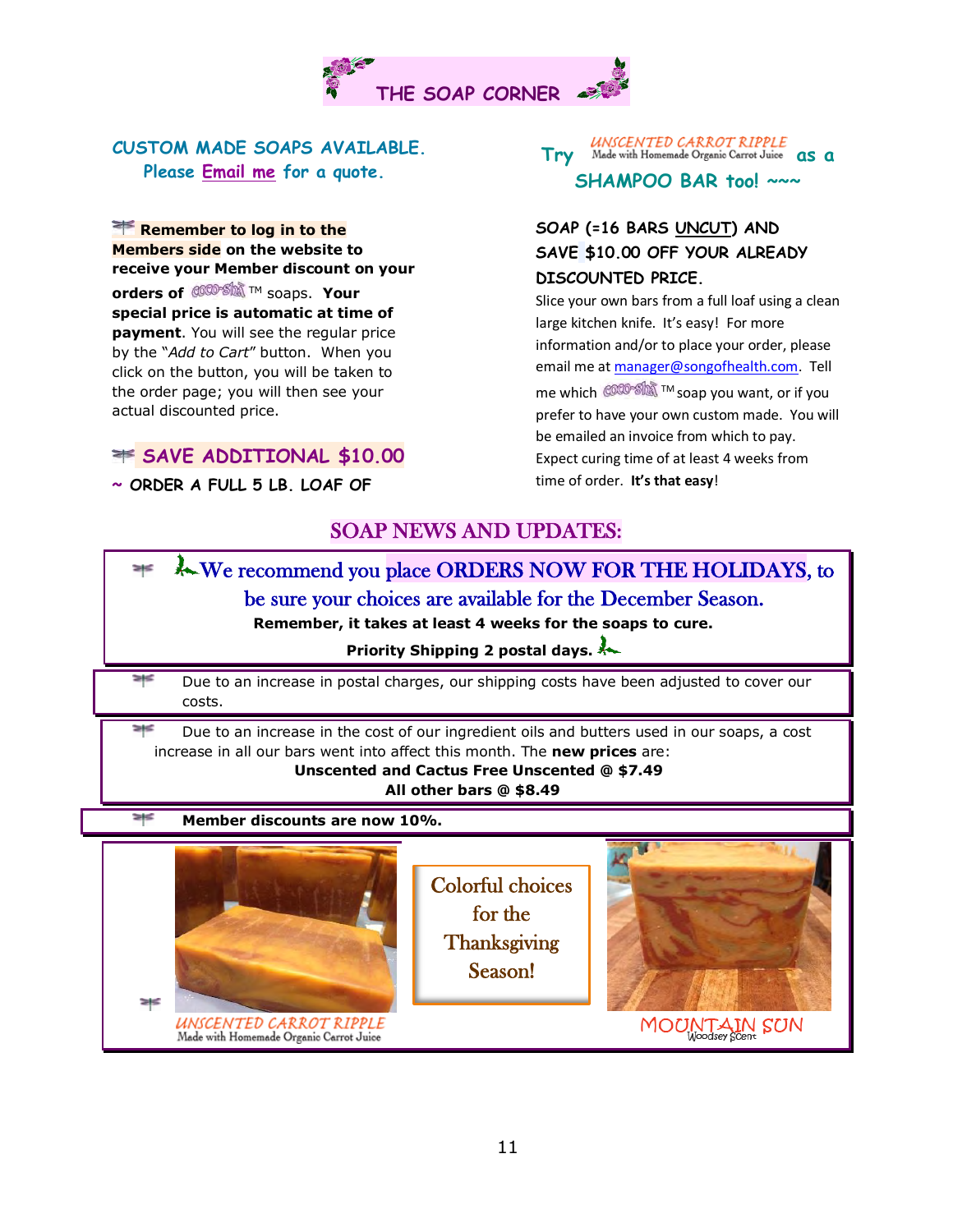

**Member of**

**We are dedicated to preserving the environment to the best of our ability. ~ Feel Clean, Revived, & Moisturized! ~** ≋

 $\sim$  Each month we bring you articles on a myriad of topics regarding health and environmental issues. The main focus of *Song* & **fleatet** is to avail you of expert information on the Carroll Food Intolerance dietary methods. This – *DIET* - is the first step to getting and staying well. We feel there are also many other interesting and important issues to be aware of, so we share our findings with you, on what may have a cause and effect on our health and lives. This month…

## **ENVIRONMENTAL UPDATES FROM THE U.S. EPA:**

News Release: EPA and USDA to Hold Public Listening Sessions on Pollinator Strategy/Sessions to be held November 12 and 17 in the D.C. metro area CONTACT: Cathy Milbourn Milbourn.cathy@epa.gov 202-564- 4355 FOR IMMEDIATE RELEASE November 5, 2014 **EPA and USDA to Hold Public Listening Sessions on Pollinator Strategy** Sessions to be held November 12 and 17 in the D.C. metro area WASHINGTON - The U.S. Environmental Protection Agency (EPA) and the U.S. Department of Agriculture (USDA) will host two public listening sessions to solicit stakeholder input to assist the Pollinator Health Task Force in development of a federal strategy to protect honey bees and other pollinators. The Task Force is asking for input on the types of activities that could be part of the strategy, including public private partnerships, research, educational opportunities, pollinator habitat improvements and pesticide risk mitigation.

On June 20, 2014, President Obama issued a directive to federal agencies to create a federal strategy to promote honey bee and other pollinator health. The President's directive created a Pollinator Health Task Force, co-chaired by EPA and USDA, and charged federal agencies with expanding efforts to take new steps to reverse

pollinator losses and help restore populations to healthy levels.

Feedback from the listening sessions will play an important role in the Task Force's efforts to develop a federal strategy.

Listening Session Information:

Wednesday, November 12, 2014: Time: 1:00 pm to 3:00pm (EST) Location: 1st Floor Conference Center, 2777 South Crystal Drive, Arlington, Va. Monday, November 17, 2014: Time: 1:00pm to 3:00pm (EST) Location: 4700 River Road, Riverdale, Md.

For those not able to attend the sessions, there is a webinar available. Additional information is available online: [http://www2.epa.gov/pollinator](http://www2.epa.gov/pollinator-protection/public-listening-sessions-pollinator-health-task-force)[protection/public-listening-sessions](http://www2.epa.gov/pollinator-protection/public-listening-sessions-pollinator-health-task-force)[pollinator-health-task-force](http://www2.epa.gov/pollinator-protection/public-listening-sessions-pollinator-health-task-force) The listening sessions are being held in federal facilities, therefore, attendees must have valid identification to attend.

For those who cannot attend in person or by webinar, written comments must be submitted by November 24, 2014 online at: [www.regulations.gov.](file:///C:/Users/owner/Documents/SONG%20OF%20HEALTH/NEWSLETTERS/www.regulations.gov) Search by using the EPA docket number: EPA-HQ-OPP-2014- 0806. R267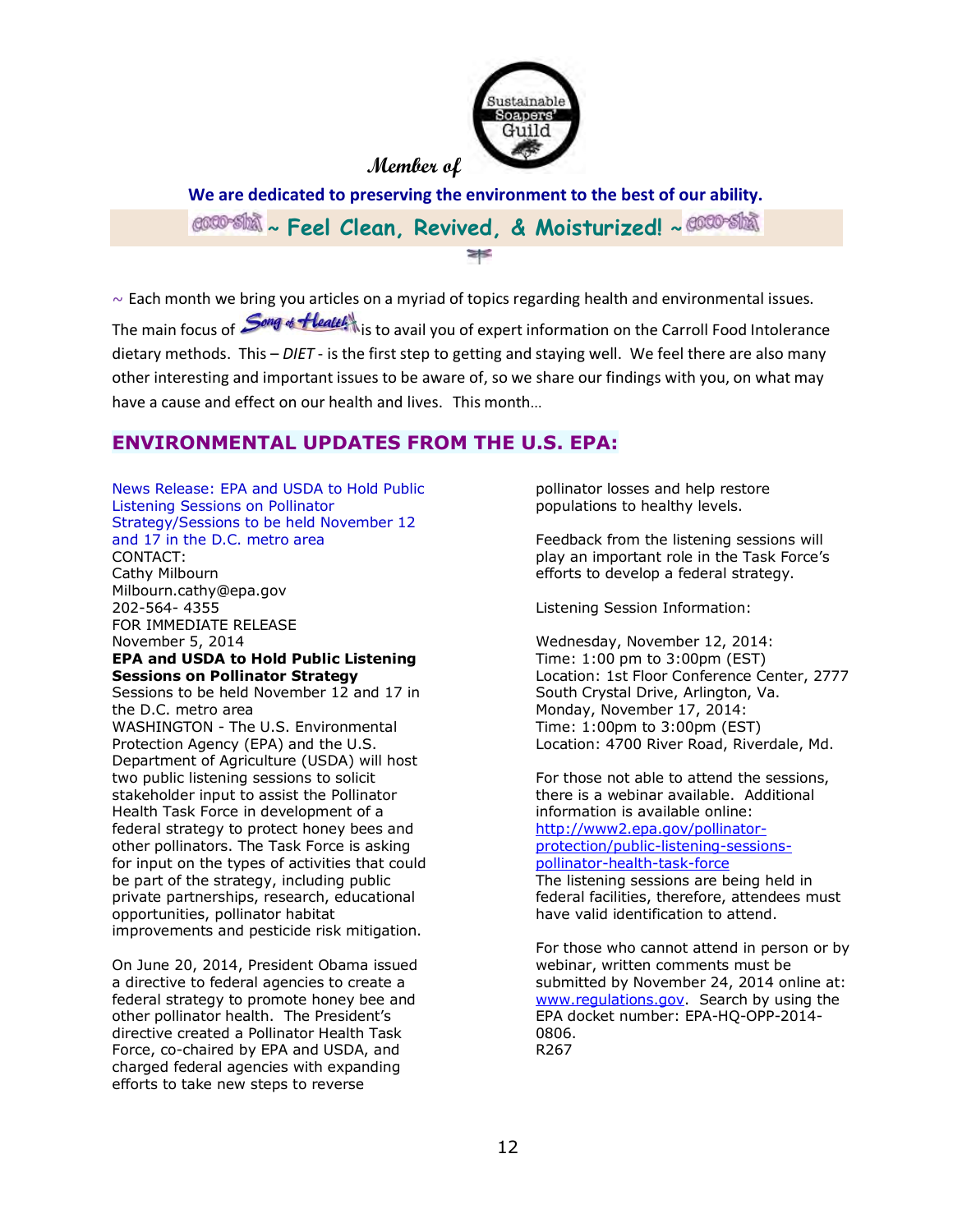## **SHARING EXPERIENCES:**

**Remember that eating our food intolerances can have a dramatic effect on our moods as well as other symptoms we discuss,** *ad infinitum.* 

# **THANKSGIVING GRATITUDE LIST By Sandra Strom, CEO of Song of Health**

November in the United States embraces the all-American epitome of giving thanks…and gorging out. We are vaguely reminded during the forthcoming days of Thanksgiving to consider the meaning of the holiday; more so, we are bombarded with ads, TV shows, Pinterest, and everyday conversations about all the myriad ways to cook a turkey and the trimmings, what's for appetizer, and best of all --- what luscious pies to serve.

The festive holiday season, while it obviously brings joy to many, can also harbor uncomfortable emotions for many --- the stress created attempting to fit work, family, and food preparation into the daily schedule; aloneness created from being separated from loved ones who may live far away or who are departed; the discomfort of being around a ton of food that will ultimately cause us problems should we "indulge the bulge." Needless to say, ads for holiday stuff do not show the down-hearted on Thanksgiving. That would really sell a lot of food, or decorations!

This may be your first big holiday since you learned of your food intolerances and how important it is to adjust your eating habits. For you, especially, this month's holiday may be a difficult challenge.

### **This is my foremost advice for you: Do not feel shy about making dishes that you know are safe for you.**

Make enough to share, as you'll be surprised how much others around the table are interested in sampling your dishes. I am intolerant to potatoes and fruit/sugar combo. I also do not eat land meat, by choice -- obviously not your average meat and potatoes person. I love cranberry sauce, so that leaves out sugar, even in pumpkin pie. Get the picture? Other than salad and vegetables (excluding Green Bean Casserole made with Campbell's Cream of Mushroom Soup), that pretty much eliminates most Thanksgiving dishes. So I "trained" my relations to accept me bringing food that I loved and could have, volunteering to make several of the side

dishes. And yes, they would partake of much of it, even though the dishes weren't what they were used to. I prepared what I could ahead of time, respecting their busy space in the kitchen. I brought wild salmon whenever possible, which was grilled outside. Sometimes I'd get lucky and find yuca root available, which I prepared at home and warmed up in the oven alongside whatever else was baking. I made 2 pies at home that I loved and could safely eat. And I was the cranberry sauce maker, using fresh cranberries with orange, maple syrup and honey. Delicious! Yes, most everyone had to share all of it. Realistically, the holidays are an accepted time to splurge, so I whipped fresh cream with a little honey to top the already rich pies --- a special treat only occasionally consumed.

This year, my family and close relations that I always spent Thanksgiving with are living cross country. Fond memories abound, yet it would be easy for me to funk out if I dwell on memories. Instead, I choose to be grateful for what and who is in my life at this time. So, here is my abbreviated gratitude list:

- $\equiv$  I am so appreciative for all of you; together we accomplish what is otherwise unbearably difficult.
- I am grateful for organic cocoa/chocolate. It tastes so yummy and makes me feel happy drinking this awesome treat!
- I am grateful for all the wonderful natural foods that I can eat, counting all of these wonderful blessings instead of sniveling over what I cannot have.
- **I** am grateful for organic farmers who, although organic food is more expensive than the other for consumers, their profits are not. They not only produce food that is safe for us, they also contribute to the healing of our planet.
- **I** I am grateful for our wonderful Naturopaths; if not for them, we would never have discovered what our real health issues are. They are also tireless avengers for our right to choose Naturopathy in a country that makes it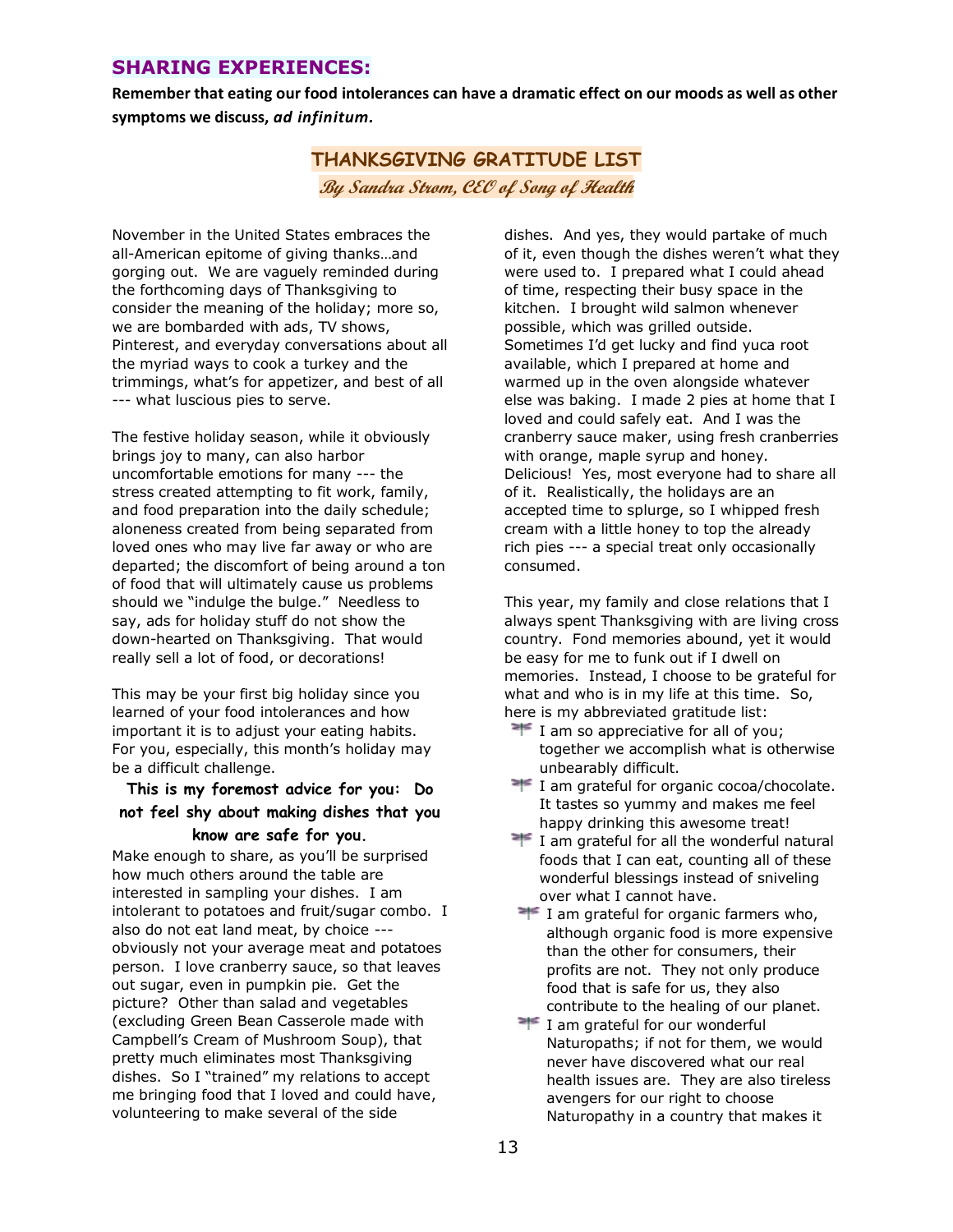difficult for them and us. I'm sure you are aware, there are still many states who refuse to recognize our Naturopaths as true doctors and will not allow them to be licensed. Shameful!

- I am grateful for the opportunity to continually learn, to be the student, to be open to new information provided by all of you who share your experiences with me/us.
- $\equiv$  I am grateful to be provided with everything I *need,* and to recognize the difference between "needing" and "wanting."

 $\equiv$  I am grateful for family and true friends.

The list goes on and on, but this is a good start for me this holiday season. I hope my sharing personal experiences helps any of you who may find this time difficult, that you can find renewed strength and cheer, knowing you are not alone in your wonderful endeavors to stick with the plan of getting and staying healthy.

# I wish you all a blessed Thanksgiving, and that you feel good the next day!

*To All My Relations*, **Sandra**

#### **"Every dis-ease known to humans is created in our digestion system", Dr. Harold Dick, ND** ₩

## **NEW RECIPES**

Each month a new recipe(s) are published in the Recipes section at  $\frac{\textit{Cong} \cdot \textit{Hleath}}{\textit{Hence}}$ . In the **newsletter they are listed and linked so you can easily go to them in the Recipes section.**

- ≢ The ingredients for all the recipes are coded for the *basic* food intolerance categories.
- ⋡ From time to time you may find an existing recipe has been slightly corrected from the original, in order to make it easier to follow, or to update new findings of ingredients for food intolerances.

## *~* **REMEMBER TO EAT ORGANICALLY GROWN, LOCAL FOODS WHENEVER POSSIBLE.**

*~ We recommend you use Celtic sea salt, which is Neutral and pure...and delicious!* 

## **REFER TO THE [FOOD SUBSTITUTIONS LIST](http://www.songofhealth.com/subscribers/foodresources/foodsub.html) FOR ALTERNATIVES AND THE [FOOD](http://www.songofhealth.com/subscribers/foodresources/intro.html)  [RESOURCE LIST](http://www.songofhealth.com/subscribers/foodresources/intro.html) FOR HIDDEN INGREDIENTS.**

#### **LIST OF NEW RECIPES**

Click on the recipe link to go directly to it in the RECIPES SECTION, or copy and paste the "url". Remember to log in first!

 **CEREALS AND GRAINS: [SANDY'S RICE A RONI WITH MISO AND PEANUT BUTTER](http://www.songofhealth.com/subscribers/recipes/cereals.html#RiceARoni)** A personal twist on the infamous recipe, this delicious entree can be used as the main dish or a side. It



is a hardy and nutritious comfort food in the cold weather.

The recipe **"Yummy in Your Tummy Oatmeal"** which was contributed by Stephenie Ruff in our first year on line, and was on the **Cereals & Grains** page, **has been moved to The Forum, under RECIPES.** 

Check out the [Recipes](http://www.songofhealth.com/cgi/forum/mf_browse.pl?Com=category&Category=a01xF166) category in The Forum for recipes that fellow Subscribers have been gracious enough to share! Plus, cooking and baking questions are asked and answered.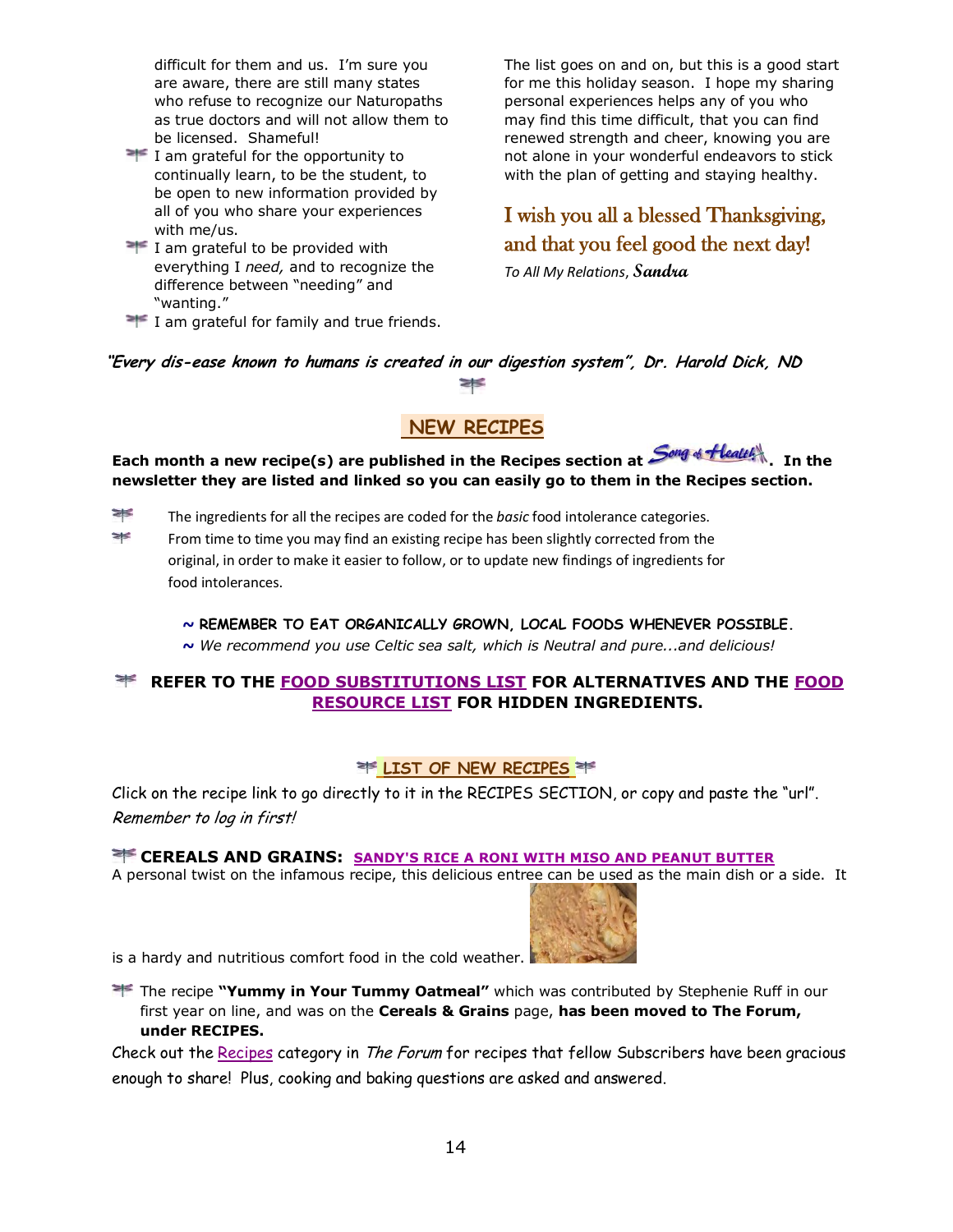#### **Is there a recipe you would like to have, or need help adapting? I'm happy to help! Contact me at [manager@songofhealth.com.](mailto:manager@songofhealth.com)**



**REMINDER: IMPORTANT! We will continue to print this message in every newsletter from now on. It is an important issue that we believe needs to always be addressed:** On occasion, a Subscriber will ask our doctors a food intolerance question and their responses will slightly differ. This has sometimes caused confusion and has been expressed directly to one of our doctors by several patients.

Per our doctors: "…most likely, we are not evaluating foods for, e.g., potato content. We are evaluating a food against a blood sample of a person with a known potato intolerance…" Test results for one patient to a food can vary from another patient, even though they are intolerant to the same food category. So, one doctor may determine a different result than any of the other doctors who competently perform this analysis, because they are evaluating for a patient's specificity to a specific food sample. "It is one of the peculiarities of the methodology."

For this reason, we constantly emphasize throughout the Song of Health website that the information found on the website is a guide only. If you have any personal issues with a product, in other words, an evaluation shows that a food should be OK for you to eat, yet you have a reaction to it anyway, we suggest you refrain from consuming it until you have it evaluated for you personally.

Always, always, always consult your physician with any medical issues you may be experiencing, any drugs you have questions about, or your medical care. Our purpose is to help you to determine what foods are included in food intolerance categories. All other information, including articles, are for educational purposes and is not meant to replace your doctor's care for you. We are set up as a support team for doctor, patient and Subscriber. There are many questions **Song** of **Health** can answer for you, and **we encourage you to ask us**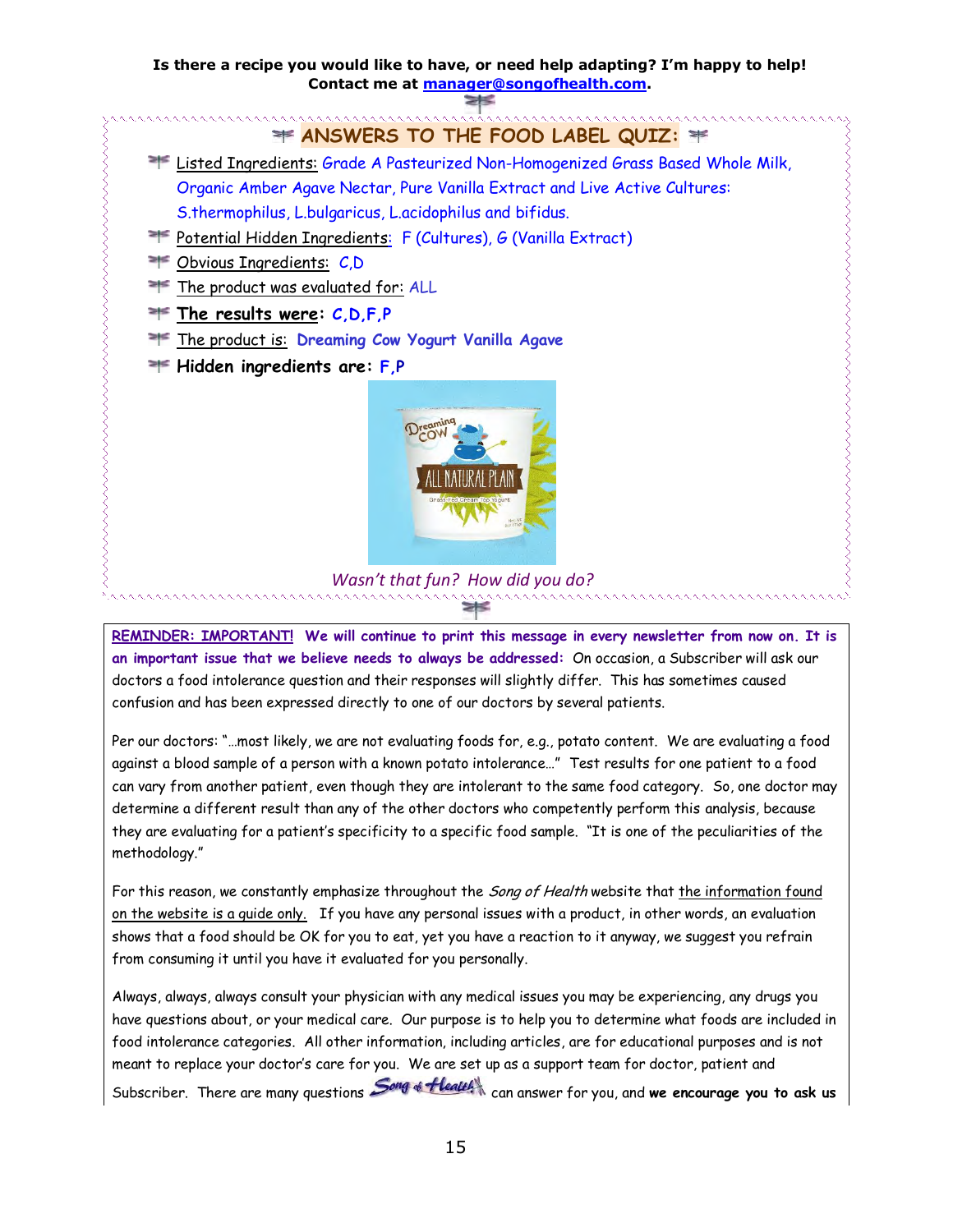**first, in regards to food and food intolerances. All other medical discussions should be directed to your physician.** 

If you have any questions or comments, please contact us. We are here to support you and your efforts to claim and maintain great health by refraining from your food intolerances. **In Health, Sandra Strom**

₩

**\*About this month's picture:** The Cornucopia, representing a successful Harvest of Plenty. This one is mostly squashes, safe for everyone!

≢

### **FOOD RESOURCE LIST UPDATES**

### **THE FOOD RESOURCE LIST ON THE WEBSITE**  $\mathbb{F}$ **IS AVAILABLE IN PRINTABLE VERSION. Use the codes below to translate the Results Column.**

| $ALL =$                                                    | <b>Bad for All</b> | $M =$  | <b>Meat</b>            |  |
|------------------------------------------------------------|--------------------|--------|------------------------|--|
| $C =$                                                      | <b>Cactus</b>      | $Ms =$ | <b>Mine Salt</b>       |  |
| $D =$                                                      | <b>Dairy</b>       | $N =$  | <b>Neutral for All</b> |  |
| $E =$                                                      | <b>Egg</b>         | $P =$  | <b>Potato</b>          |  |
| $F =$                                                      | <b>Fruit</b>       | $Sf =$ | <b>Seafood</b>         |  |
| $G =$                                                      | <b>Grain</b>       | $Sy =$ | <b>Soy</b>             |  |
| $H =$                                                      | <b>Honey</b>       | $S =$  | <b>Sugar</b>           |  |
| <b>HOW TO READ THE FOOD RESOURCE LIST AND USE THE KEY:</b> |                    |        |                        |  |

#### **KEY FOR RESULT CODES**

As items are submitted and analyzed by our staff doctors, they are then added to the Food Resource List on the *Song of Health* website. We compile the updated lists to email to you as well.

The items are listed per category.

By listing the **"Date Evaluated"** you can be assured of the most recent updates.

 Under the **"Evaluated For"** column, "ALL" signifies that the product has been analyzed for all food categories included in the Carroll Food Intolerance Evaluation Method. In some cases, you will see ingredients listed in the **"Results"** column that are not included in "Evaluated For." This is because the ingredient has been listed on the packaging, or it is obviously in the stated category. For example, results for milk will be "dairy (D)."

 Under **"Region",** if the product was purchased outside the Pacific Northwest area, the region will be noted. Sometimes, I will be able to locate a place to purchase a product for you, if requested.

#### **If you have any questions, please contact us at: [manager@songofhealth.com](mailto:manager@songofhealth.com)**. **We are happy to help!**

 **SHOPPING SUGGESTION: Do you have a smart phone? You can log on to Song of Health.com, The Food Resource List, and look up items while you shop!**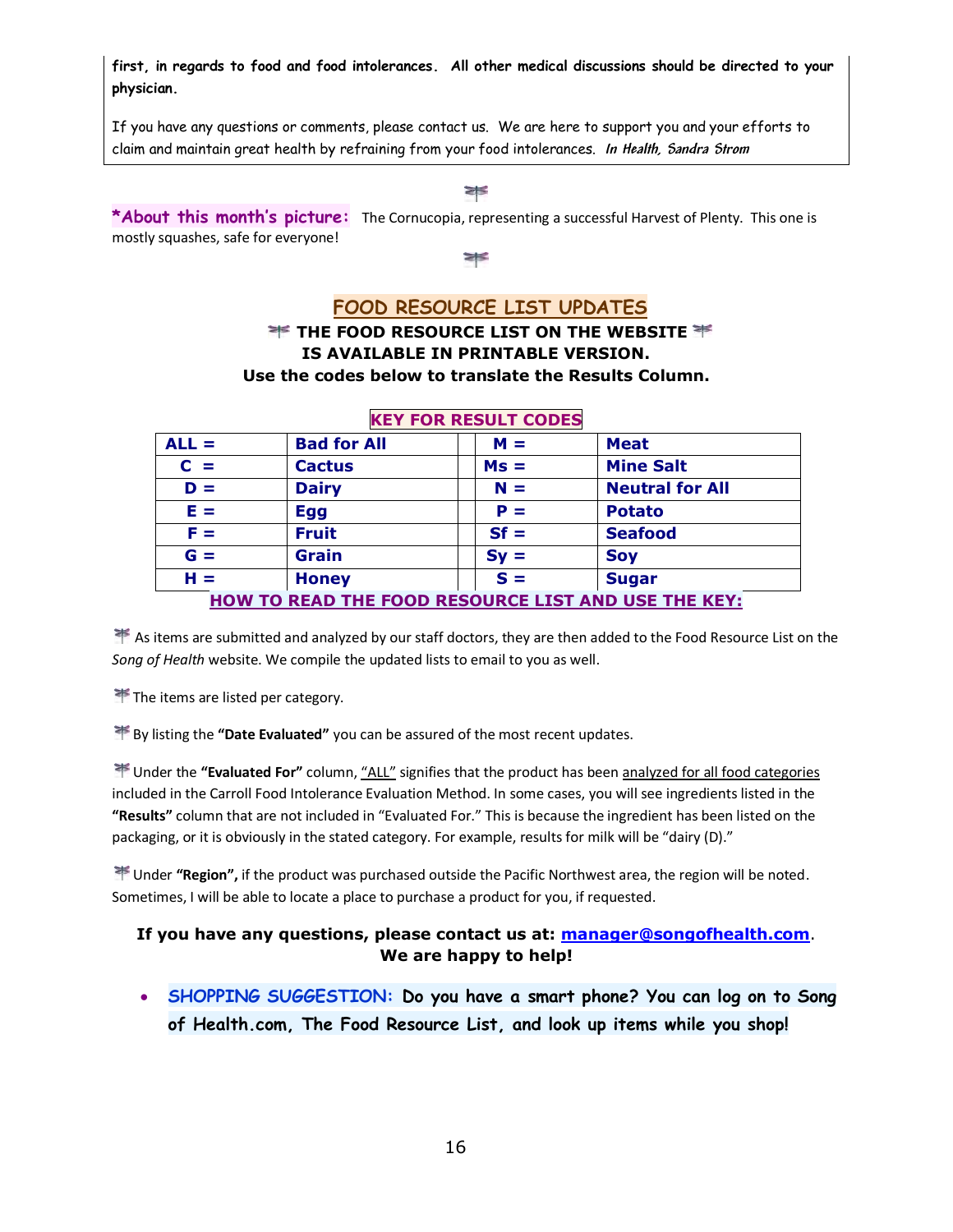## **THE FOOD RESOURCE LIST NOVEMBER 2014**

**NOTE: The RESULTS column will show the "basic" food intolerance categories: Cactus, Dairy, Egg, Fruit, Grain, Honey, Meat, Potato, Sugar, Seafood, Soy. Be aware that the less common categories are not shown.**

**Click on this link for a list of products containing Palm: [drpongo.files.wordpress.com](http://l.facebook.com/l/JAQEykTb2AQH1XF_Qcq4s4cGPRZWyY-zMHc81fd_iAEZilw/drpongo.files.wordpress.com/2012/01/productpalmoillist2012flexweek.pdf)**

**The items listed were purchased in the Pacific Northwest unless noted in "Region" column.** 

| <b>FOOD EVALUATED</b>                                          | <b>DATE</b><br><b>EVALUATED</b> | <b>EVALUATED</b><br><b>FOR</b> | <b>REGION</b><br><b>RESULTS</b> |
|----------------------------------------------------------------|---------------------------------|--------------------------------|---------------------------------|
| <b>BAKING SUPPLIES:</b>                                        |                                 |                                |                                 |
| Argo Baking Powder                                             | 10/14                           | <b>ALL</b>                     | F,G,P                           |
| <b>BUTTER:</b>                                                 |                                 |                                |                                 |
| Trader Joe's, Unsalted                                         | 10/14                           | <b>ALL</b>                     | D                               |
| <b>CHIPS AND CRACKERS:</b>                                     |                                 |                                |                                 |
| Annie's Homegrown Organic                                      |                                 |                                |                                 |
| Pretzel Bunnies with Sea Salt<br>Beanfields Bean & Rice Chips, | 10/14                           | <b>ALL</b>                     | G, Sy                           |
| Sea Salt                                                       | 10/14                           | <b>ALL</b>                     | G                               |
| Kettle Brand Krinkle Cut Potato                                |                                 |                                |                                 |
| Chips, Sea Salt                                                | 10/14                           | <b>ALL</b>                     | G, P                            |
| Lundberg Rice Chips, Sea Salt                                  | 10/14                           | <b>ALL</b>                     | G, Sy                           |
| <b>FLOUR:</b>                                                  |                                 |                                |                                 |
| Bob's Red Mill Stoneground White                               |                                 |                                |                                 |
| Rice (Bulk)                                                    | 10/14                           | <b>ALL</b>                     | F, G, P                         |
| Bob's Red Mill Unbleached White                                |                                 |                                |                                 |
| All-Purpose Organic                                            | 10/14                           | <b>ALL</b>                     | G                               |
| Premium Gold Gluten Free Flax &                                |                                 |                                |                                 |
| Ancient Grains All-Purpose                                     | 10/14                           | <b>ALL</b>                     | F,G,P                           |
| Trader Joe's Nuts Just Cashew                                  |                                 |                                |                                 |
| Meal                                                           | 09/14                           | <b>ALL</b>                     | F                               |
| Wellbee's Super Fine Almond                                    |                                 |                                |                                 |
| Flour                                                          | 09/14                           | <b>ALL</b>                     | N                               |
| <b>GRAIN:</b>                                                  |                                 |                                |                                 |
| Lundberg Organic California                                    |                                 |                                |                                 |
| Long Grain Brown Rice                                          | 10/14                           | ALL                            | G                               |
| Quaker Oats Old Fashioned                                      | 10/14                           | <b>ALL</b>                     | F, G, P                         |
| <b>JUICES AND DRINKS:</b>                                      |                                 |                                |                                 |
| Trader Joe's 100% Pomegranate                                  |                                 |                                |                                 |
| Juice, Certified Organic, From                                 |                                 |                                |                                 |
| Organic Concentrate                                            | 09/14                           | <b>ALL</b>                     | F                               |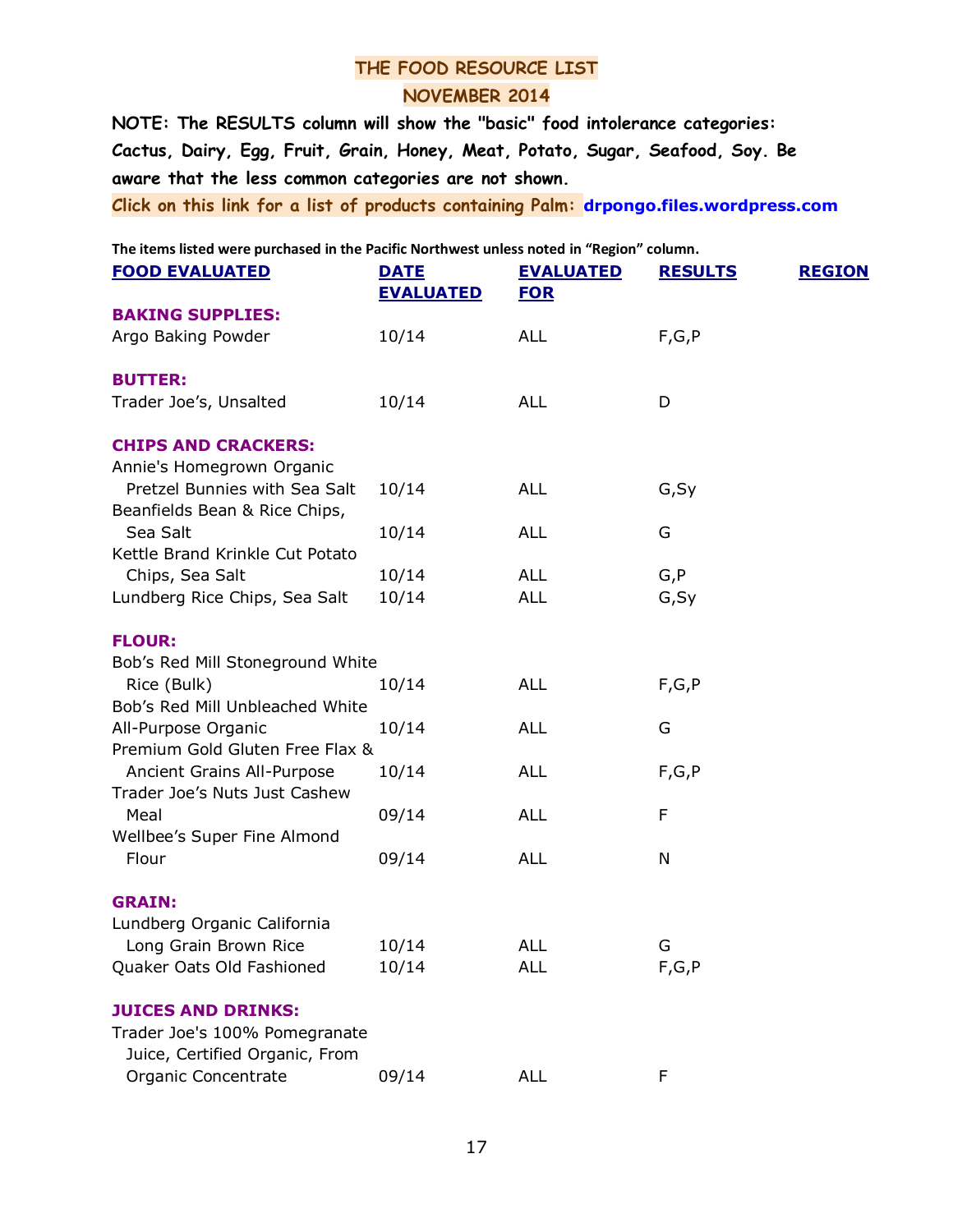| <b>FOOD EVALUATED</b><br><b>REGION</b>                                 | <b>DATE</b><br><b>EVALUATED</b> | <b>EVALUATED</b><br><b>FOR</b> | <b>RESULTS</b> |  |
|------------------------------------------------------------------------|---------------------------------|--------------------------------|----------------|--|
| <b>MEATS &amp; MEAT BOUILLON:</b>                                      |                                 |                                |                |  |
| Hempler's Natural Uncured Ham 10/14                                    |                                 | <b>ALL</b>                     | H, M           |  |
| <b>MILK AND CREAM:</b>                                                 |                                 |                                |                |  |
| Tillamook Natural Sour Cream                                           | 10/14                           | <b>ALL</b>                     | D              |  |
| Twin Brook Creamery Whole Milk 10/14                                   |                                 | <b>ALL</b>                     | D              |  |
| <b>MILK AND CREAM (NON-DAIRY):</b><br>Luna and Larry's Organic Coconut |                                 |                                |                |  |
| <b>Bliss Mint Galactica</b>                                            | 10/14                           | <b>ALL</b>                     | F, S (E?, Sy?) |  |
| <b>NUT BUTTERS:</b><br>Kirkland Signature (Costco)                     |                                 |                                |                |  |
| Almond Butter, Creamy<br>Kirkland Signature (Costco)                   | 10/14                           | <b>ALL</b>                     | F              |  |
| Organic Peanut Butter, Creamy 10/14                                    |                                 | <b>ALL</b>                     | F              |  |
| <b>NUTS:</b>                                                           |                                 |                                |                |  |
| Bremner Farms Roadside Stand<br>Almonds Unpasteurized Raw              |                                 |                                |                |  |
| Organic                                                                | 10/14                           | <b>ALL</b>                     | F              |  |
| Bremner Farms Roadside Stand<br>Walnuts Unpasteurized Raw              | 10/14                           | <b>ALL</b>                     | F              |  |
|                                                                        |                                 |                                |                |  |
| <b>OILS:</b><br>Nutiva Coconut Oil Organic Extra                       |                                 |                                |                |  |
| Virgin                                                                 | 10/14                           | <b>ALL</b>                     | F              |  |
| <b>SEAFOOD:</b>                                                        |                                 |                                |                |  |
| Bear & Wolf Pink Salmon Wild<br>Alaskan Salmon Premium                 |                                 |                                |                |  |
| <b>Skinless &amp; Boneless</b>                                         | 10/14                           | <b>ALL</b>                     | P,Sf           |  |
| <b>SEASONINGS AND SPICES:</b><br><b>McCormick Grill Mates Montreal</b> |                                 |                                |                |  |
| <b>Steak Seasoning</b><br>Mountain Rose Herbs Garlic                   | 10/14                           | <b>ALL</b>                     | F,G,Ms,P,Sf    |  |
| Granules, Organic                                                      | 10/14                           | <b>ALL</b>                     | N              |  |
| Simply Organic Cayenne                                                 | 10/14                           | <b>ALL</b>                     | F              |  |
| <b>TORTILLAS:</b>                                                      |                                 |                                |                |  |
| Alvarado St. Bakery Sprouted                                           |                                 |                                |                |  |
| Wheat, Burrito Size                                                    | 10/14                           | <b>ALL</b>                     | G              |  |
| <b>YOGURT AND KEFIR:</b>                                               |                                 |                                |                |  |
| Dreaming Cow Yogurt Vanilla<br>Agave                                   | 09/14                           | <b>ALL</b>                     | C, D, F, P     |  |
|                                                                        |                                 |                                |                |  |